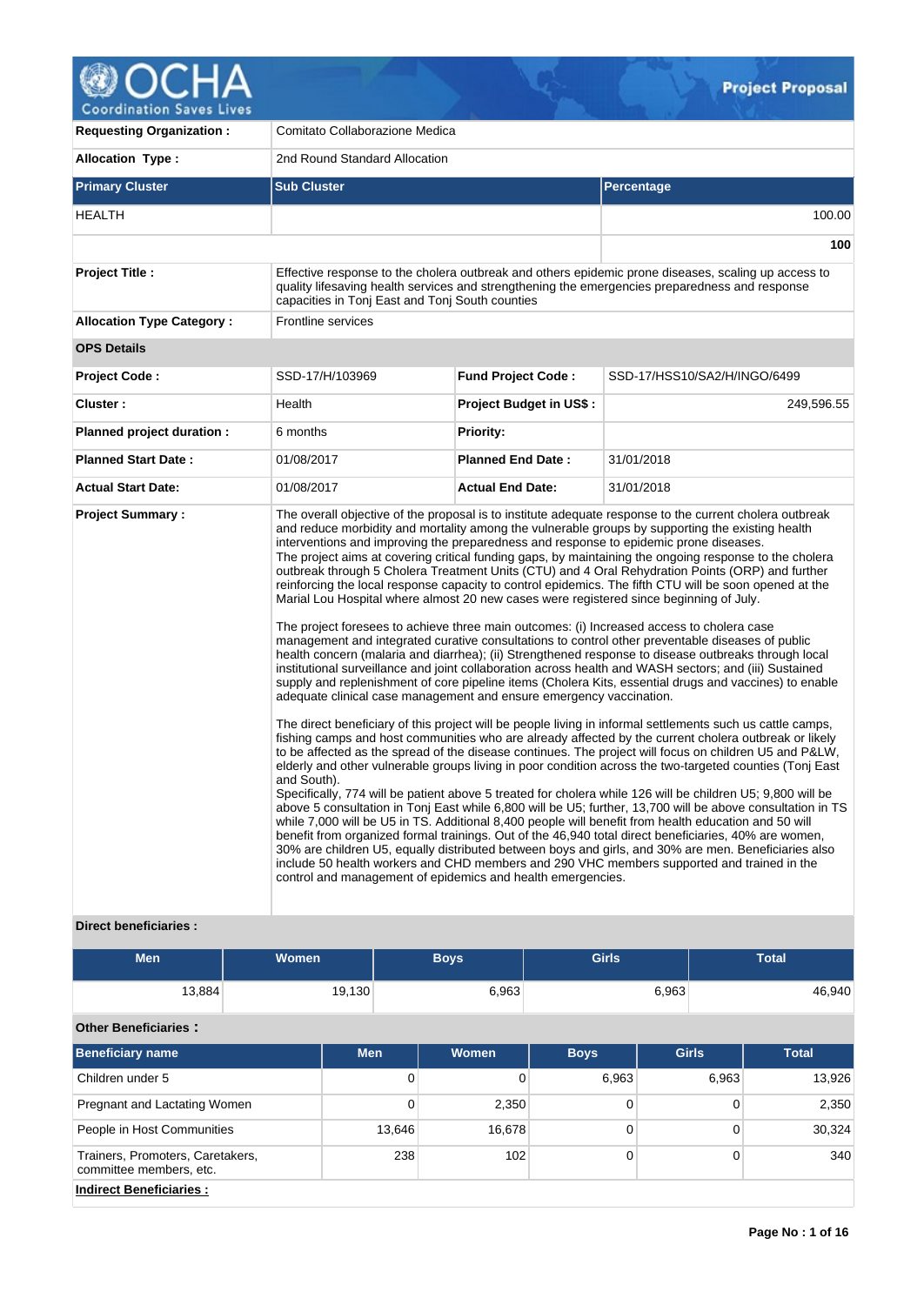The indirect beneficiaries will be almost 150.000 people that will benefit of the improved wash and health behaviors spread in the cattle camps and host communities. We can consider among the indirect beneficiaries also the families of the mother groups joining the meeting at community level, because of the improved awareness about wash and health created among the women.

# **Catchment Population:**

The catchment population is an estimated 300,000 for both Tonj East and Tonj South counties. These account for about 276,886 inhabitants (DHIS 2016) (roughly 50% women, 50% men) and the immediate surroundings.

# **Link with allocation strategy :**

In line with the Health Cluster priorities, the project aims at responding to the most urgent and severe humanitarian needs identified in the counties of Tonj East (currently affected by an active cholera transmission since May 2017) and Tonj South (considered at high risk of transmission, based on the recent cholera alerts from the area, mainly due to its proximity to TE and the risk factors that are fuelling the epidemics, particularly the prevalence of cattle camps in both areas).

The project also intends to ensure the optimal use of the limited funds available by focusing on specific frontline activities that are complementary to, and not duplicative of, the resources already secured from other sources (currently an emergency project funded by Health Pooled Fund with ending date on the 22nd of August, with no possibility of renewal).

The primary objective of the proposed intervention is dual: 1) to reduce the impact of the cholera outbreak by scaling-up the overall emergency Health and WASH response to interrupt transmission (through the cases management and community mobilization, including also outreach activities); and 2) to strengthen the operational capacity of partners (particularly the SMoH and CHDs) to prevent, detect and respond effectively to epidemics (the current cholera outbreak and, given the rainy season, the increased likelihood of malaria epidemics). Main activities will focus on immediate and rapid life-saving interventions, such as the case management of Cholera (at the already established CTUs and ORPs) and malaria. Additional basic interventions will focus on rolling out a comprehensive integrated response including: health and hygiene promotion/education through community mobilization activities (that will ensure the spread of health and wash education messages and, consequently, the increase of health services demand especially in under-served areas, as well as enhance the community level surveillance); on-the-job training on emergency response and prevention of disease outbreak (that will improve the provision of qualified health care services); increased overall coordination of the cholera response through the creation of task forces/clusters (the latter is not currently present in either counties); the replenishment or bolstering of core pipeline supplies that, as a result of the cholera and expected malaria epidemics, were and will be necessary for outbreak response and frontline activities (including outreach activities).

# **Sub-Grants to Implementing Partners :**

| <b>Partner Name</b>                                   | <b>Partner Type</b> | <b>Budget in US\$</b>       |            |  |  |  |
|-------------------------------------------------------|---------------------|-----------------------------|------------|--|--|--|
|                                                       |                     |                             |            |  |  |  |
|                                                       |                     |                             |            |  |  |  |
|                                                       |                     |                             |            |  |  |  |
| Other funding secured for the same project (to date): |                     |                             |            |  |  |  |
| <b>Other Funding Source</b>                           |                     | <b>Other Funding Amount</b> |            |  |  |  |
| <b>Health Pooled Fund</b>                             |                     |                             | 128,000.00 |  |  |  |
|                                                       |                     |                             | 128,000.00 |  |  |  |

### **Organization focal point :**

| <b>Name</b>                      | <b>Title</b>                     | Email                               | Phone           |  |  |  |  |  |  |
|----------------------------------|----------------------------------|-------------------------------------|-----------------|--|--|--|--|--|--|
| Anthony Odhiambo                 | Deputy Country<br>Representative | deputycountryrep.ssd@ccm-italia.org | +211 955 981350 |  |  |  |  |  |  |
| <b>BACKGROUND</b>                |                                  |                                     |                 |  |  |  |  |  |  |
| 1. Humanitarian context analysis |                                  |                                     |                 |  |  |  |  |  |  |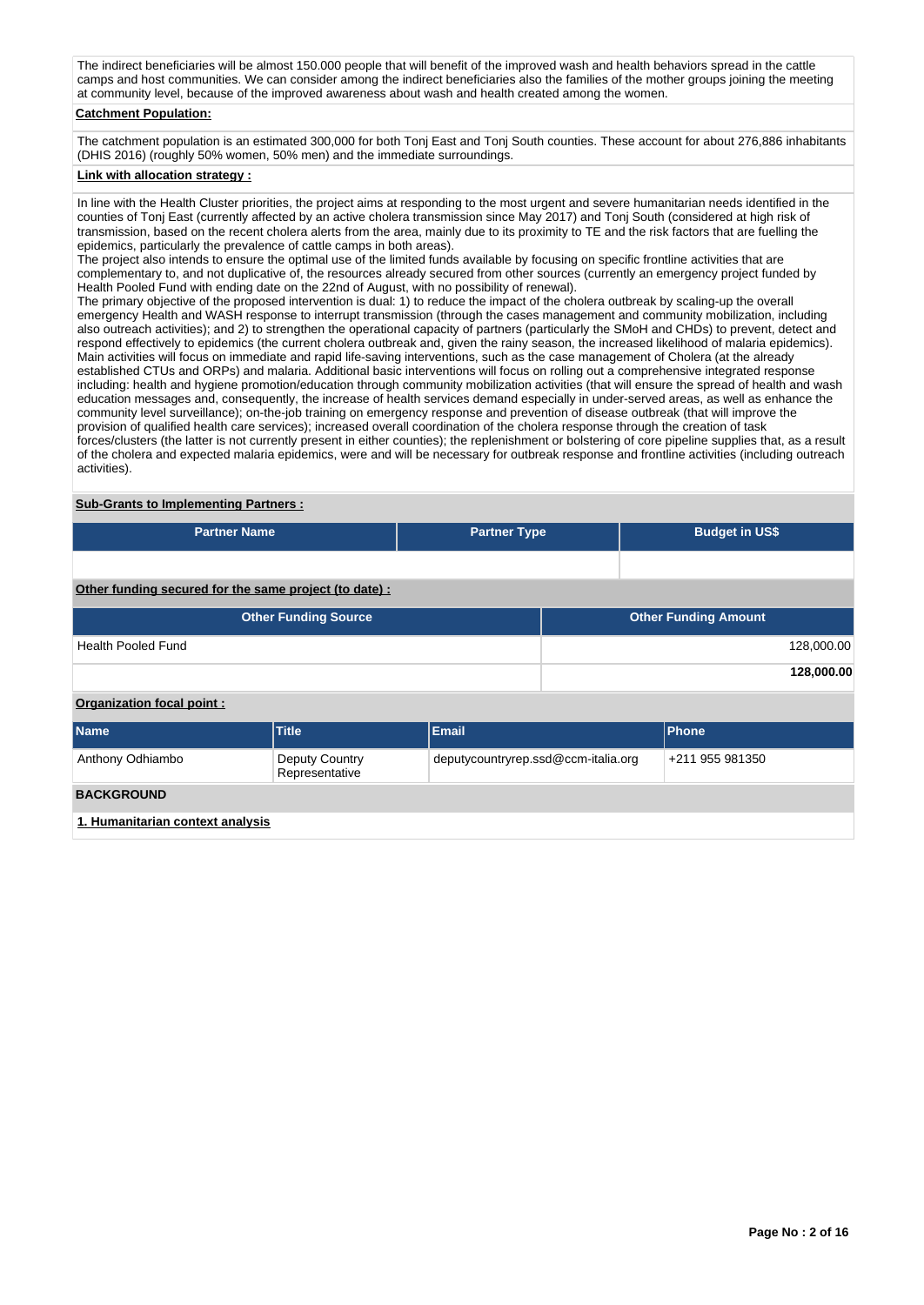As of December 2016, cholera outbreaks had been confirmed in 9 (32%) of 28 states countrywide. In Greater Tonj however, the situation remained calm until mid-May this year when two cases were reported in Makuac Payam in Tonj East County. Since then, there have been increasing reports of suspect cholera cases, mostly in the cattle camps. With already constrained health service capacities and limited access to clean water and basic sanitary facilities, the transmission spread uncontrollably and to date 5 payams, including Marial Lou in Tonj North, are affected. Cumulatively until the first week of July, 1,319 cholera cases with 38 deaths have been reported in Tonj East, translating to a case fatality rate of 3%. Even though 20 counties are already affected nationally since the onset of outbreak last year, Tonj East remains among the top most counties with active transmission. Most affected payams are Makuac, Paliang, Paweng and Wunlit. So far, as part of the ongoing cholera response, a total of 4 cholera treatment facilities (in Makuac and Paliang PHCU, Paweng PHCC and Mapara community) have been set up in the county and 3 ORPs (in Alieth and Ager Bac villages and Marial Lou Hospital). Makuac is the most affected area (with over 40% of cases), followed by Paliang (20% of cases), Paweng (15% of cases) and Mapara (13% of cases). The epidemic curves for the county show that overall, males and females are almost evenly affected. Just over 50% of cases are among people aged 15-44 years, 37% are among youth under 14 years (of which 35% in children U5) and 13% in people above 45 years of age. The clinical presentation is reported as mild in 67% of the cases, moderate in 19% and severe in 14%. As for July 9th, the line-list reported that 66% of cases were discharged after proper treatment and 31% of cases still admitted (see Annex1). At the initial stage of the outbreak, the WHO/MoH deployed a team of technical officers to the field to support the cholera response and to conduct on the job training on cholera case management for 48 health workers (6 female and 42 male) across the 4 CTUs and the health facilities in key (and at risk) locations. UNICEF repaired 26 hand pumps and CCM (along with other cluster partners willing to respond) carried out a training on Community-based case detection and management for 84 participants (i.e. the 2 Cholera Response Supervisors; 36 HHPs Supervisors attached to the 12 HFs across TE county; and 46 community mobilizers, from both Tonj East and Tonj North (Marial Lou payam) counties). Cholera social mobilization, hygiene promotion and communication are ongoing in Tonj East (and most recently also in Tonj North and South, where new cases are being reported), with an estimation of over 10,000 people reached. UNICEF-supported partner THESO continues with community engagement activities, which include household visits with critical demonstrations, community meetings, water-point and market awareness, school and cattle camps interventions. The probable risk factors increasing the transmission are closely linked to the protracted nature of the crisis since 2013. Tonj East is at-risk due to lack of basic sanitary infrastructure and the mode of settlement, which characterized the cattle camps. Other factors include using untreated water from the River Nile and water tankers; lack of household chlorination of drinking water; open defecation/poor latrine use especially following the conflict. The transmission continues to spread further as there is mass movement from the cattle camps back to the communities, flooding due to onset of heavy rainy season and continued settlement along the swampy areas for fishing without basic sanitary facilities and clean water for drinking. UN agencies and INGOs have initiated a comprehensive and rapid response but a sustained cholera intervention is still necessary to interrupt the transmission and prevent widespread and protracted outbreaks in the coming months.

### **2. Needs assessment**

Considering the already constrained health services delivery capacities in Tonj East, there is a real fear that the epidemic trend may complicate further, resulting into widespread cholera and more deaths in the affected area. So far, the overall cholera epidemic curve and the weekly case fatality rates since May 2017 show a transmission trend and case fatality rates mostly associated with transmission in cattle camps. In this specific case, the environmental investigation revealed that the cholera transmission is closely linked to inadequate access to clean water and sanitation facilities and, consequently, critical suboptimal hygiene practices (low practice of handwashing, high proportion of open defecation, improper water conservation and treatment at household level, poor food conservation). The target areas of Tonj East and Tonj south are typically at-risk due to extensive lack of basic sanitary infrastructure, with two major implications and risk factors. Firstly, a vehicle borne transmission from contaminated water in affected areas; secondly, the mode of settlement in the cattle camp where the first cases have been reported is of great concern and need to be considered seriously, as it is a key factor favouring stronger and longer epidemic. The situation may in fact worsen further because of the mass movement from these cattle camps back to the communities, as fear for infection may arise among the herders. Therefore, current trends highlight the need to:

1. enhance and optimize the preventive and response interventions in these counties to interrupt transmission. This requires a comprehensive integrated response that does include not only a proper case management at CTUs level but also a stronger awareness in the communities (through refresher training of health and hygiene promoters and campaigns for current affected and new communities to understand the importance of proper food handling, chlorinated water, and optimal hygiene practices to prevent the spread of cholera). 2. institute proper coordination among all partners involved at the field level, in order to ensure reliable information and updates on cholera response, surveillance and case management (particularly, general cholera trends and new alerts in the areas); daily precise epidemiological data collection and a proper Monitoring and Evaluation system are crucial elements for cholera outbreak response that can provide qualitative information to feed the program and take corrective measures in the course of the operation.

3. support the strengthening of the capacity of the County Health System to prevent, detect and respond to such unexpected outbreaks. A strong focus is needed particularly on cholera preparedness and investigation. At the initial stage of the cholera outbreaks, the capacity of the CHD to respond to the emergency was extremely limited and this also strongly affected the effectiveness of the response and caused the further spreading of the epidemics. This demonstrates the need for the entire county health system to be better prepared itself to emergency as this would contribute greatly to increase the effectiveness and efficiency of the response activities in order to target and direct actions into where cholera outbreak is recorded and prioritizing high impact activities based on the specific transmission paths.

## **3. Description Of Beneficiaries**

The direct beneficiary of this project will be people living in informal settlements such us cattle camps, fishing camps and host communities who are already affected by the current cholera outbreak or likely to be affected as the spread of the disease continues. The project will focus on children U5 and P&LW, elderly and other vulnerable groups living in poor condition across the two targeted counties (Tonj East and South). Beneficiaries have been identified among all patients accessing health services at facility and community level especially the current cholera treatment units (CTUs) and oral rehydration point (ORPs), with particular attention to groups heavily affected by natural disasters (disease outbreaks and floods) and with low financial capacity and income (reduced harvest capacity, loss of livestock, unhealthy household).

Specifically, 774 will be patient above 5 treated for cholera while 126 will be children U5; 9,800 will be above 5 consultation in Tonj East while 6,800 will be U5; further, 13,700 will be above consultation in TS while 7,000 will be U5 in TS. Additional 8,400 people will benefit from health education and 50 will benefit from organized formal trainings. Out of the 46,940 total direct beneficiaries, 40% are women, 30% are children U5, equally distributed between boys and girls, and 30% are men. Beneficiaries also include 50 health workers and CHD members and 290 VHC members supported and trained in the control and management of epidemics and health emergencies.

## **4. Grant Request Justification**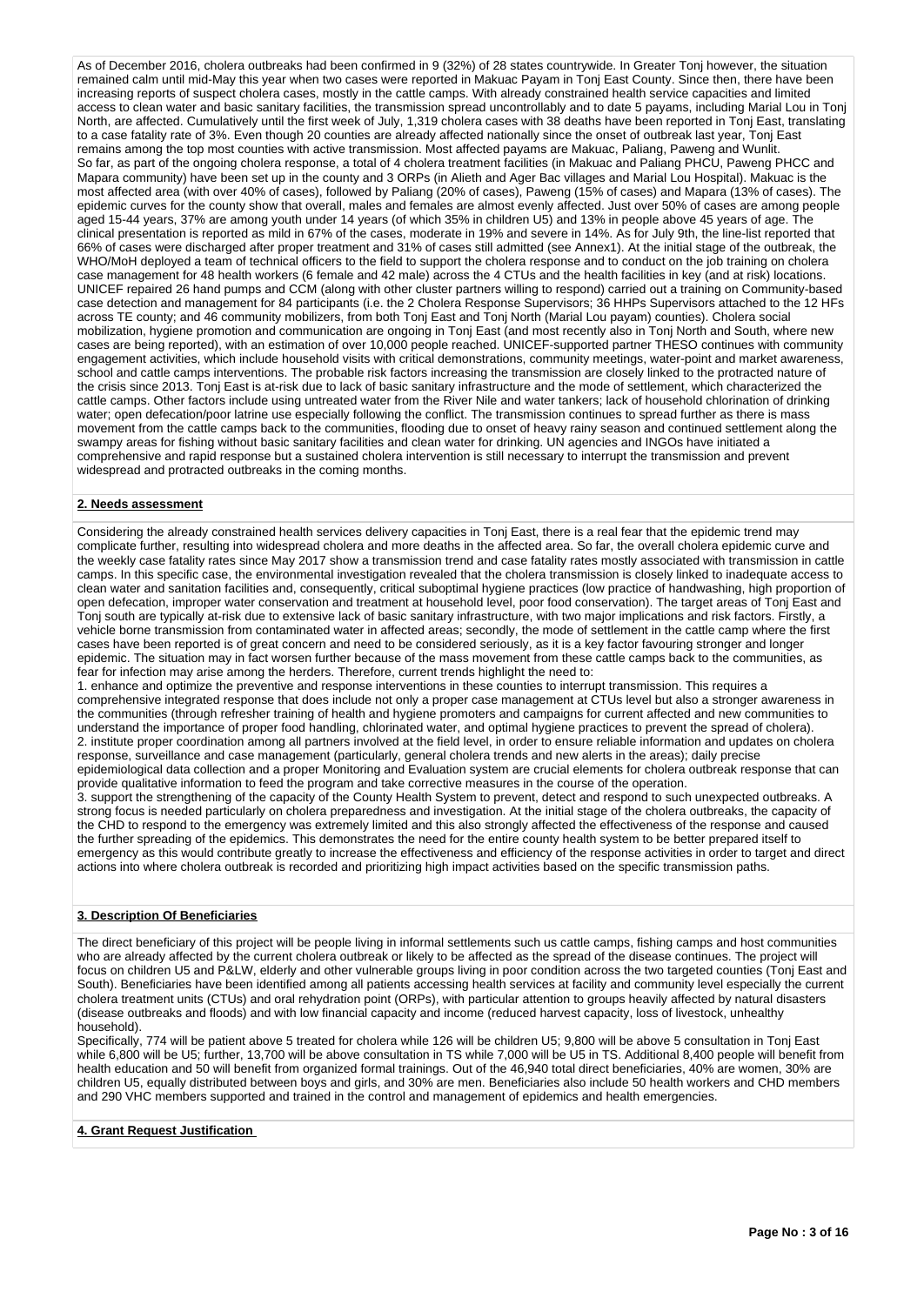Comitato Collaborazione Medica (CCM) is an international non-governmental organization specialized in the health sector. CCM is present in Southern Sudan since 1983, with a valuable experience in the management of both health and nutrition projects founded by several donors. The presence of CCM in the project target counties dates back to 2004. In the framework of the county-wide funding approach, CCM is the leading agency and the main health provider in the 2 project counties, responsible also for Nutrition program within the PHC system. Currently, CCM, collaborating with WVI, is the implementing leading partner for HPF-2 in Tonj state. The current project is of upmost importance to cover critical funding gaps, already emerged from the budget submitted to HPF, which was developed based on the ceiling indicated and does not include major funding on prevention and response to epidemics. Unfortunately, under HPF project, frontline activities to prevent, detect and respond to disease outbreaks could not be included, resources to involve HHPs and local communities are extremely limited; procurement of emergency stocks and supplies equipment insufficient to cover the current gaps, as only buffer stocks have been considered eligible under HPF2. CHF resources are therefore crucial to complement the HPF project, including the emergency project that was granted by HPF, which has a limited duration of 3 months with ending date on the 22nd of August and does not foresee any extension. The access to the SSHF support will allow CCM to continue with the ongoing response to the outbreak, maintaining the actual provision of services at static level, with possibilities to improve and scale up interventions and access to most difficult to reach populations. Added values to the present proposal is based on: enhance cholera preparedness, investigation and response activities; CCM long-standing partnership with SMoHs/CHDs in both counties; integration of SSHF project within broader programs supported by other donors and mainly focusing on institutional capacity building of CHDs and development of County Health Systems; cooperation and partnership with other stakeholders in the area; scaling-up community activities to ensure increased access to the services and dissemination of correct information on prevention practices.

# **5. Complementarity**

The project will complement activities and resources already made available through the proposal submitted by CCM to HPF at the end of May 2017, which was approved with a duration of three months (not renewable) and foreseen to end on the 22nd of August. The budget allocation from HPF is not enough to cover both TE and TS counties needs in the coming months, especially clinical case management of new cholera cases that are still being reported and technical support to CTUs service provision (working conditions and the remoteness of the areas have required an increase in the salary to attract and retain qualified clinical staff). The SSHF project will also allow to complement health and wash response activities, particularly in Tonj East where insufficient resources hinders adequate integration to ensure promotion/prevention activities with the communities and involvement of HHPs in case identification and referral. Mobile clinics in remote areas which are not currently supported due to inadequate funding will be established to in access to key life-saving services, especially of vulnerable groups.

## **LOGICAL FRAMEWORK**

### **Overall project objective**

The overall objective is to institute adequate response to the cholera outbreak and reduce morbidity and mortality among the vulnerable groups by supporting the existing health interventions and improving the preparedness to respond to epidemic prone diseases. The objective will be achieved by combining an integrated health emergency response at primary and secondary care level and promoting the institutional and community preparedness and participation in health protection.

| <b>HEALTH</b> |  |  |  |
|---------------|--|--|--|
|               |  |  |  |
|               |  |  |  |
|               |  |  |  |

| <b>Cluster objectives</b>                                                                                             | Strategic Response Plan (SRP) objectives                                                             | <b>Percentage of activities</b> |
|-----------------------------------------------------------------------------------------------------------------------|------------------------------------------------------------------------------------------------------|---------------------------------|
| Prevent, detect and respond to epidemic<br>prone disease outbreaks in conflict-affected<br>and vulnerable populations | SO1: Save lives and alleviate the suffering of<br>those most in need of assistance and<br>protection | 100 <sup>1</sup>                |

**Contribution to Cluster/Sector Objectives :** The project is in line with the first cluster objectives, as follows:

1) Improve access and scale up responsiveness to essential health care by focusing on the major causes of mortality among U5C (malaria, diarrhoea, pneumonia, measles), SAM with complications, emergency HIV/AIDS and Tuberculosis, basic emergency obstetric and neonatal care including the clinical management of SGBV in conflict affected and vulnerable populations

2) and, prevent, detect and respond to epidemic prone disease outbreaks in conflict affected and vulnerable populations.

It will focus its activites towards three main areas of interventions:

1) Increase access to lifesaving healthcare and strengthen the operational capacity of partners to respond effectively to the cholera epidemic. Respond to the seasonal and increased likelihood of malaria as well as provide other life-saving interventions including the management of SAM with medical complications, basic emergency and neonatal care, emergency HIV/AIDS/TB and mental healthcare services

2) Response to disease outbreaks through disease surveillance intensification and timely response to confirmed epidemic-prone disease outbreaks

3) and, replenish Core Pipeline supplies (Cholera Kits and beds, Chlorination kits, cholera logistic module, SAM kits, minimal RH Kits and vaccines) to enable lifesaving interventions and strengthen minimal basic cold chain modalities to ensure emergency vaccination and outreach activities.

#### **Outcome 1**

Increased access to cholera case management and integrated curative consultations to control other preventable diseases of public health concern (malaria and diarrhea)

# **Output 1.1**

### **Description**

- Scale-up cholera case management, by increasing the number of CTUs and ORPs
- Enhanced identification and case management of preventable diseases of public health concern (malaria and diarrhea)
- Involvement of the networks of community actors (HHPs, CMs and VHCs) to promote identification and referral of suspected cases at household and community level
- Awareness raised among vulnerable people concerning health risks and epidemic diseases
- Improved WASH facilities and services at health facility and community level

#### **Assumptions & Risks**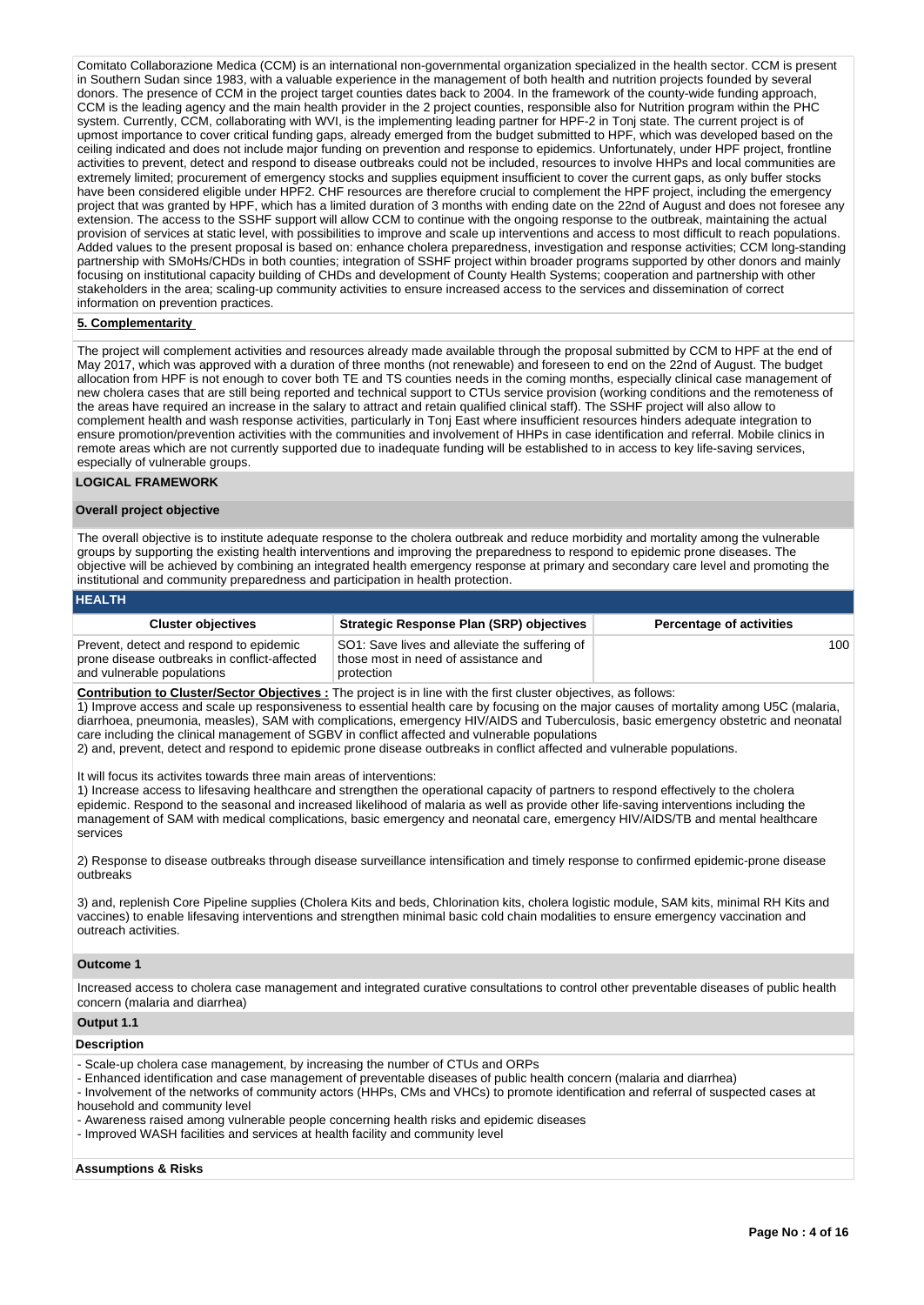- MoH continues supporting the development of Primary Health Care Service in Tonj East and Tonj South

- Other cholera response sectors (social mobilization and WASH) are activated and willing to cooperate

- Constant supply of cholera case management and other response supplies, through the liaison with MOH/UN agencies
- Local communities and people in informal settlement are willing to access health facilities

- Targeted communities are willing to attend the sensitization sessions

- Movements between the informal settlements to the community is controlled
- The availability of service delivery guidelines/ protocols for services included in the essential service delivery package would ensure that standard services are provided for individualized care.
- Continued community volunteerism to provide care to the most vulnerable groups (chronically ill)
- Other health interventions (e.g. health education) will be put in place and sustained
- A formal and functional referral linkages are established between the different service outlets starting from the community level.

#### **Indicators**

|                                                        |                                                 |                                                                                                       |            | <b>End cycle beneficiaries</b> |           |                   | <b>End</b><br>cycle |
|--------------------------------------------------------|-------------------------------------------------|-------------------------------------------------------------------------------------------------------|------------|--------------------------------|-----------|-------------------|---------------------|
| Code                                                   | <b>Cluster</b>                                  | <b>Indicator</b>                                                                                      | <b>Men</b> | Women                          |           | <b>Boys</b> Girls | <b>Target</b>       |
| Indicator 1.1.1                                        | <b>HEALTH</b>                                   | [Frontline services] Number of outpatient<br>consultations in conflict and other vulnerable<br>states | 10,51<br>8 | 12,856                         | 6,96<br>3 | 6,96<br>3         | 37,300              |
| <b>Means of Verification: DHIS</b>                     |                                                 |                                                                                                       |            |                                |           |                   |                     |
| Indicator 1.1.2                                        | <b>HFAITH</b>                                   | [Frontline services] Number of people reached by<br>health education /promotion                       | 2,520      | 3,360                          | 1,26<br>∩ | 1,26<br>0         | 8,400               |
| <b>Means of Verification:</b> Project progress reports |                                                 |                                                                                                       |            |                                |           |                   |                     |
| Indicator 1.1.3                                        | <b>HEALTH</b>                                   | [Frontline services] Number of staff trained on<br>cholera case management and prevention             | 28         | 7                              |           |                   | 35                  |
|                                                        | <b>Means of Verification:</b> Training reports  |                                                                                                       |            |                                |           |                   |                     |
| Indicator 1.1.4                                        | <b>HFAITH</b>                                   | [Frontline services] Number of people vaccinated<br>with oral cholera vaccines in priority locations  | 13,88<br>4 | 19,130                         | 6,96<br>3 | 6,96<br>3         | 46,940              |
|                                                        | <b>Means of Verification: OVC reports</b>       |                                                                                                       |            |                                |           |                   |                     |
| Indicator 1.1.5                                        | <b>HFAITH</b>                                   | [Frontline services] Number of cholera cases<br>treated in cholera treatment unit/ facility.          | 270        | 360                            | 135       | 135               | 900                 |
|                                                        | <b>Means of Verification: Cholera line list</b> |                                                                                                       |            |                                |           |                   |                     |
| Indicator 1.1.6                                        | <b>HEALTH</b>                                   | [Frontline services] Number of CTU/C and ORPs<br>established in outbreak locations                    |            |                                |           |                   |                     |

# **Means of Verification :**

# **Activities**

# **Activity 1.1.1**

Continued institutional and community case management of cholera cases and other preventable diseases of public health concern (malaria and diarrhea)

#### **Activity 1.1.2**

Establishment of 1 additional CTU in Marial Lou and 3 ORPs in the active cattle and fishing camps already affected for early cholera case management.

### **Activity 1.1.3**

Establishment of basic sanitary facilities (hand washing and waste disposal points) in all 4CTUs, 5ORPs and HFs in key locations

# **Activity 1.1.4**

Refresher training of CTU/ORP/HF staff on cholera case management and infection prevention

# **Activity 1.1.5**

Integrated community health outreaches and mobile clinics to informal settlements (cattle camps and fishing camps) to provide health education and other preventive services

### **Activity 1.1.6**

Joint regular supportive supervision and on-job training at CTU/ORP level

## **Activity 1.1.7**

Mass community mobilization and sensitization on identification and prompt referral cholera and other preventable diseases of public health concern (malaria and diarrhea)

### **Outcome 2**

Strengthened response to disease outbreaks through local institutional surveillance and joint collaboration across health, education and WASH sectors;

# **Output 2.1**

# **Description**

- EP&R system and response team in place through the involvement of the CHD and SMoH
- Inter-clusters and task forces among local institutions and WASH and Health actors are established
- Epidemic prone disease outbreaks in the target and vulnerable areas are prevented
- Continuous surveillance of epidemic-prone diseases is adequately implemented
- Emergency outbreak vaccination system in place

## **Assumptions & Risks**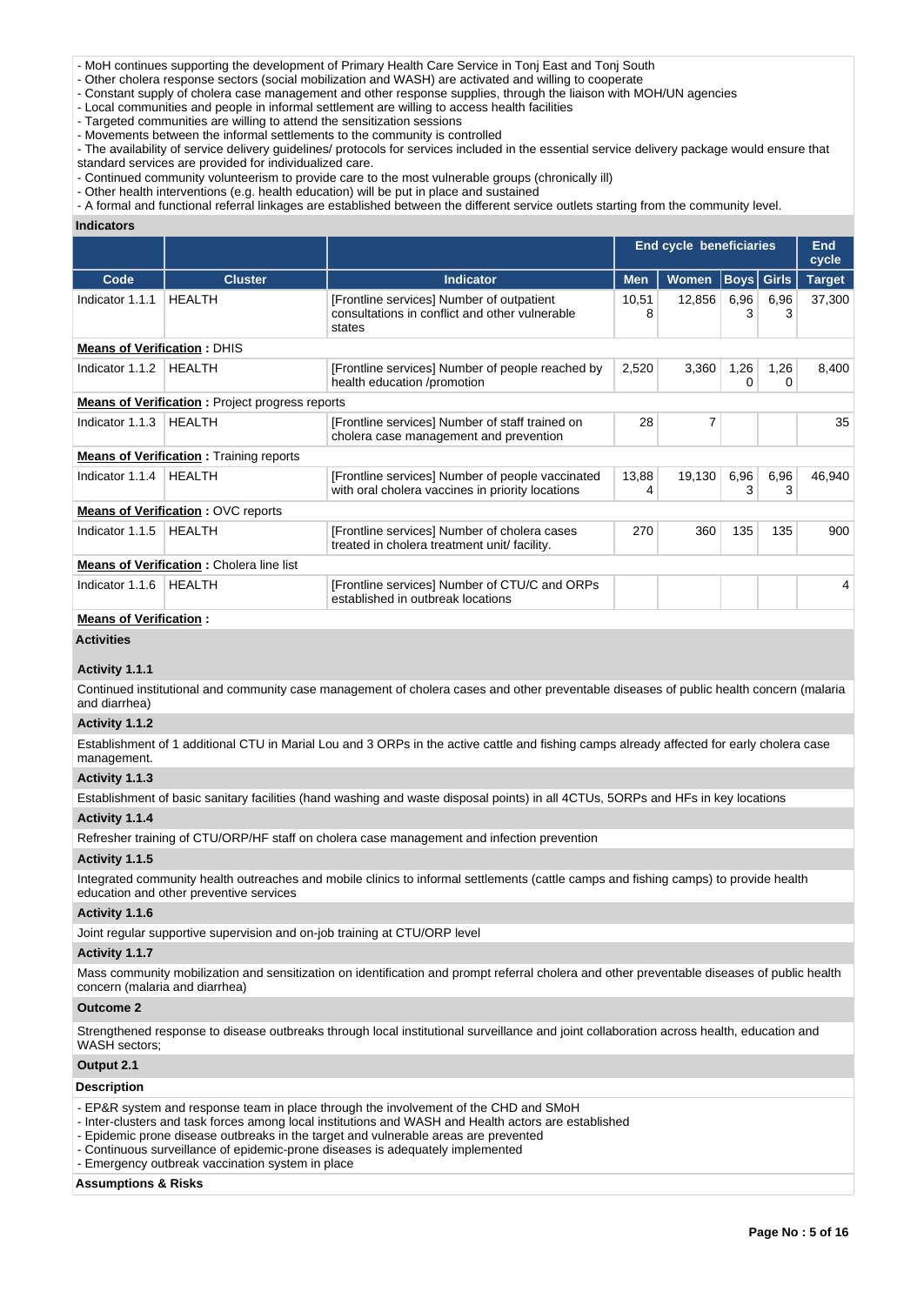- MoH continues supporting the development of Primary Health Care Service in target area

- The SMoH/CHD is fully staffed and committed to support the cholera response activities

- Local authorities are supportive in mobilizing community members for the preparedness activities

- Accessibility in the area remain stable, even across the most remote areas
- The availability of service delivery guidelines/ protocols for services included in the essential service delivery package would ensure that standard services are provided for individualized care.
- Continued community volunteerism to provide care to the most vulnerable groups (chronically ill)
- Other health interventions (e.g. health education) will be put in place and sustained
- A formal and functional referral linkages are established between the different service outlets starting from the community level.

#### **Indicators**

|                   |                                                                                                                     |                                                                                                                                                            | End cycle beneficiaries |       | <b>End</b><br>cycle |  |               |
|-------------------|---------------------------------------------------------------------------------------------------------------------|------------------------------------------------------------------------------------------------------------------------------------------------------------|-------------------------|-------|---------------------|--|---------------|
| Code              | <b>Cluster</b>                                                                                                      | <b>Indicator</b>                                                                                                                                           | <b>Men</b>              | Women | <b>Boys</b> Girls   |  | <b>Target</b> |
| Indicator 2.1.1   | <b>HEALTH</b>                                                                                                       | [Frontline services] Proportion of epidemic prone<br>disease alerts verified and responded to within 48<br>hours                                           |                         |       |                     |  | 100           |
|                   | <b>Means of Verification:</b> Surveillance report                                                                   |                                                                                                                                                            |                         |       |                     |  |               |
| Indicator 2.1.2   | <b>HEALTH</b>                                                                                                       | [Frontline services] Number of facilities with<br>functioning Cold chain in priority locations                                                             |                         |       |                     |  | 5             |
|                   | <b>Means of Verification:</b> Project progress report                                                               |                                                                                                                                                            |                         |       |                     |  |               |
| Indicator 2.1.3   | HEALTH                                                                                                              | Number of state health emergency coordination<br>meetings organized                                                                                        |                         |       |                     |  | 6             |
|                   | <b>Means of Verification:</b> Project progress report                                                               |                                                                                                                                                            |                         |       |                     |  |               |
| Indicator 2.1.4   | <b>HEALTH</b>                                                                                                       | Number of CHD staff trained on diseases<br>surveillance, outbreak investigation, emergency<br>preparedness and epidemic diseases control/e-<br><b>WARN</b> |                         |       |                     |  | 15            |
|                   | <b>Means of Verification:</b> Training report                                                                       |                                                                                                                                                            |                         |       |                     |  |               |
| Indicator 2.1.5   | <b>HEALTH</b>                                                                                                       | Number of VCH members trained on diseases<br>surveillance, case identification and referral at<br>community level                                          |                         |       |                     |  | 290           |
|                   | <b>Means of Verification:</b> Project progress report                                                               |                                                                                                                                                            |                         |       |                     |  |               |
| <b>Activities</b> |                                                                                                                     |                                                                                                                                                            |                         |       |                     |  |               |
| Activity 2.1.1    |                                                                                                                     |                                                                                                                                                            |                         |       |                     |  |               |
|                   | $\blacksquare$ . In the later of the contraction of the contract of $\blacksquare$ . In the contract $\blacksquare$ |                                                                                                                                                            |                         |       |                     |  |               |

Establishment/Reactivation of the State and County Emergency Response Team to ensure prompt response to communicable diseases outbreak in Tonj East and Tonj South

# **Activity 2.1.2**

Continuous epidemiological analysis and surveillance of epidemic-prone diseases within informal settlements and among the vulnerable communities

### **Activity 2.1.3**

Support to CHD/MOH in the organization of mass emergency vaccination campaigns in disease outbreak and emergency situations within the target area

# **Activity 2.1.4**

Establishment and support of the State Emergency Response Coordination Mechanism, bringing together all the partner and counterpart within the target areas

### **Activity 2.1.5**

Training of CHD members on diseases surveillance, outbreak investigation, emergency preparedness and epidemic diseases control/eWARS

#### **Activity 2.1.6**

Quarterly review of outbreak emergency preparedness and responses with health authorities (SMoH/CHDs) and community representatives (VHCs) in the target areas

### **Activity 2.1.7**

Maintenance of Vaccine Cold Chain for ordinary and emergency EPI campaign including oral cholera vaccine mass campaigns in Greater Tonj.

## **Outcome 3**

Sustained supply and replenishment of core pipeline items (Cholera Kits, essential drugs and vaccines) to enable adequate clinical case management and ensure emergency vaccination.

# **Output 3.1**

### **Description**

- Cholera case management supplies and essential drugs are prepositioned to the treatment centers and attached HFs
- Other WASH supplies are mobilized and delivered to the treatment centers and the attached HFs
- Emergency outbreak vaccination system in place
- Epidemic prone disease outbreaks in the target and vulnerable areas are managed

### **Assumptions & Risks**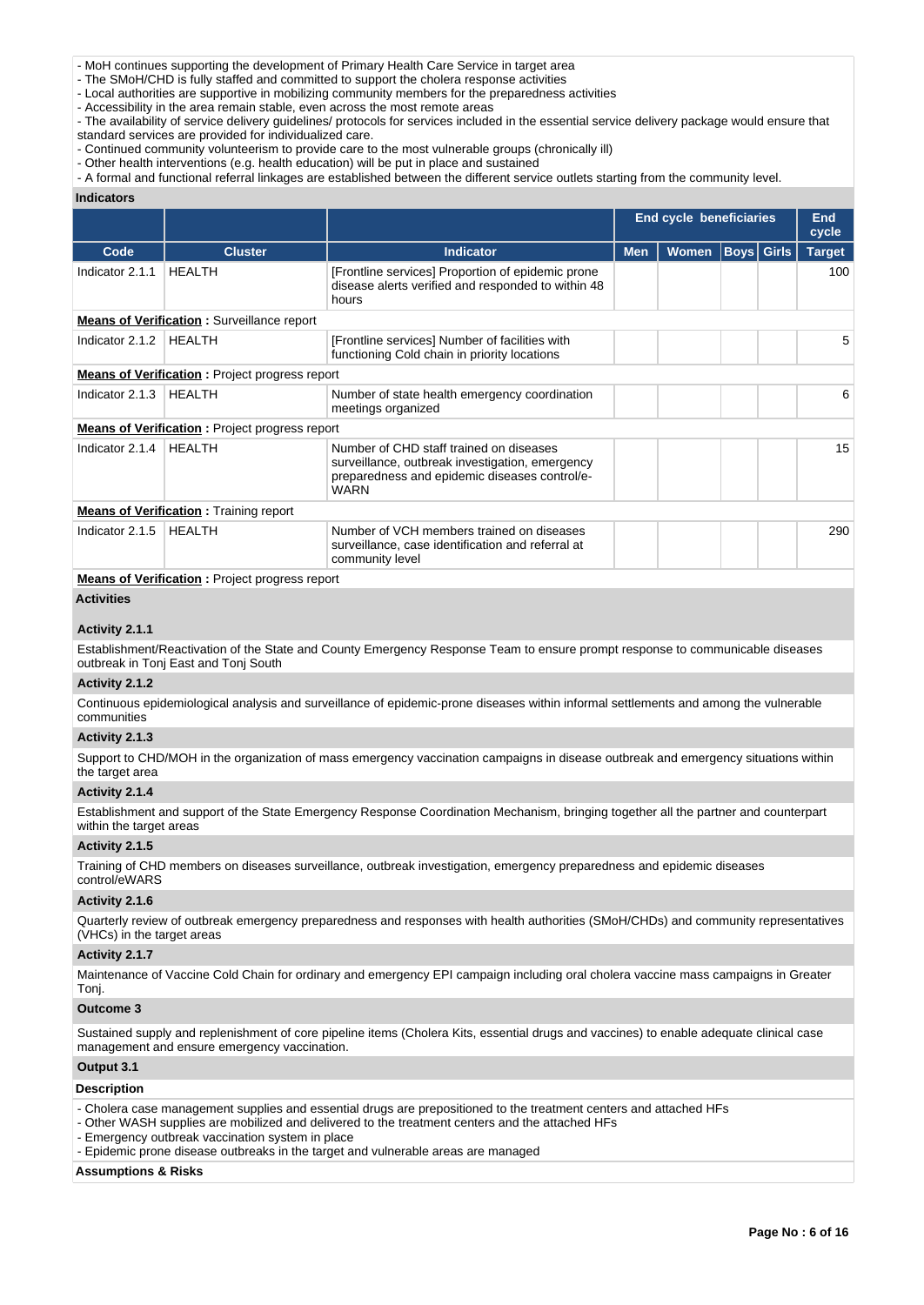- MoH continues supporting the development of Primary Health Care Service in target area.

- Supplies are available in WHO and UNICEF stores.
- Accessibility in the area remain stable, even in the most remote areas
- Adequate funds allocated for the emergency supplies
- The availability of service delivery guidelines/ protocols for services included in the essential service delivery package would ensure that standard services are provided for individualized care.
- Continued community volunteerism to provide care to the most vulnerable groups (chronically ill)
- Other health interventions (e.g. health education) will be put in place and sustained
- A formal and functional referral linkages are established between the different service outlets starting from the community level.

#### **Indicators**

|                                                                                                                      |                                                       |                                                                                         |            | <b>End cycle beneficiaries</b> |  |  | End<br>cycle  |
|----------------------------------------------------------------------------------------------------------------------|-------------------------------------------------------|-----------------------------------------------------------------------------------------|------------|--------------------------------|--|--|---------------|
| Code                                                                                                                 | <b>Cluster</b>                                        | <b>Indicator</b>                                                                        | <b>Men</b> | Women   Boys   Girls           |  |  | <b>Target</b> |
| Indicator 3.1.1                                                                                                      | HEALTH                                                | [Core Pipeline] Number of states with outbreak<br>investigation materials prepositioned |            |                                |  |  |               |
|                                                                                                                      | <b>Means of Verification:</b> Project progress report |                                                                                         |            |                                |  |  |               |
| Indicator 3.1.2<br>HEALTH<br>Percentage of cholera treatment units and health<br>facilities with basic WASH supplies |                                                       |                                                                                         |            |                                |  |  | 100           |
| <b>Means of Verification:</b> Project progress report                                                                |                                                       |                                                                                         |            |                                |  |  |               |

### **Activities**

#### **Activity 3.1.1**

Preposition of core pipeline supplies for cholera case management and emergency immunization to ensure uninterrupted provision of lifesaving health services

# **Activity 3.1.2**

Procurement and prepositioning of essential medicine and other medical supplies for management and prevention of epidemic prone diseases of public health concern (diarrhea and malaria)

### **Activity 3.1.3**

Procurement and prepositioning of basic WASH supplies to the cholera treatment centers and primary health care facilities in Tonj East and Tonj South counties

### **Additional Targets :**

# **M & R**

### **Monitoring & Reporting plan**

The project will have a Monitoring, Evaluation and Reporting system in place in order to provide qualitative information to feed the program and take corrective measures in the course of the operation.

CCM will ensure that health care providers compile daily/weekly/monthly CTU's and ORPs registers and sheets. CCM Emergency Response Coordinator (ERC) will support health workers and local authorities in ensuring the correct daily recording of data in each facility register (specifically, epidemiological data collection, as well as updating the cholera line list through EWARS). This information analysis will be aggregated in the weekly cholera updates format. This will be a crucial element for cholera outbreak response: receiving daily epidemiological data is a pre-requisite to ensure the overall effectiveness of the program, it is fundamental in order to target actions as per the need and prioritizing high impact activities based on the specific transmission paths.

Finally, quarterly progress reports and final report will also be compiled in a timely manner following SSHF financial and narrative tools. The Management of the project will meet on monthly basis to ensure effective monitoring of the project activities. In particular, it will look for shared solutions to the problems that may arise and redefine the strategy of intervention on the basis of the data acquired during the monitoring exercise. A monthly report on the activities undertaken versus the work plan shall be prepared by the Project Manager with the ERC and submitted to CCM Deputy Country Representative/Operation Manager, to check on the progress of the activities. Along with the narrative monthly report, additional health indicators will be taken into consideration and registered, including information on all the hospital and PHC services (OPD, IPD, EPI, VCT Centre, laboratory and drug management).

CCM staff includes also a M&E officer based in CCM Tonj Office who will pay periodic visits to the project areas, to check on the consistency of the reported indicators/targets and effective performances. Further, CCM Regional Health Advisor will provide further inputs on how to better tailor action to answer the assessed needs and achieve the project results. The health cluster and the National cholera taskforce in Juba will be constantly updated, thanks to the participation of the Deputy Country Representative to the meetings that are held on a weekly basis.

All data will be shared at both County and State Level with the Tonj South and Tonj East CHD and Tonj SMoH. They will also be availed to all main stakeholders, through proactive participation in the sector cluster coordination mechanism at county and state level. The same will be done at federal level, through CCM Juba office.

From the administrative point of view, regular monitoring is ensured through CCM accounting systems, which is based on a double-entry system, recording transactions into journals and ledgers. Daily transactions, including purchases, cash receipts, accounts receivable and accounts payable are recorded using a specific accounting software, which is reconciled on a weekly/monthly basis under the supervision of HQ administrative department. Budget follow-up are elaborated and approved by HQ project department, along with the request for funds. The procurement plan is elaborated at the beginning of the project a revised quarterly by CCM procurement officer.

### **Workplan**

| <b>Activitydescription</b>                                                                                                                                     | <b>Year</b> |             |  |  |  |    |    |   | 1 2 3 4 5 6 7 8 9 10 11 12 |  |
|----------------------------------------------------------------------------------------------------------------------------------------------------------------|-------------|-------------|--|--|--|----|----|---|----------------------------|--|
| Activity 1.1.1: Continued institutional and community case management of cholera<br>cases and other preventable diseases of public health concern (malaria and |             |             |  |  |  | X. | X. | x |                            |  |
| diarrhea)                                                                                                                                                      | 2018        | $\check{ }$ |  |  |  |    |    |   |                            |  |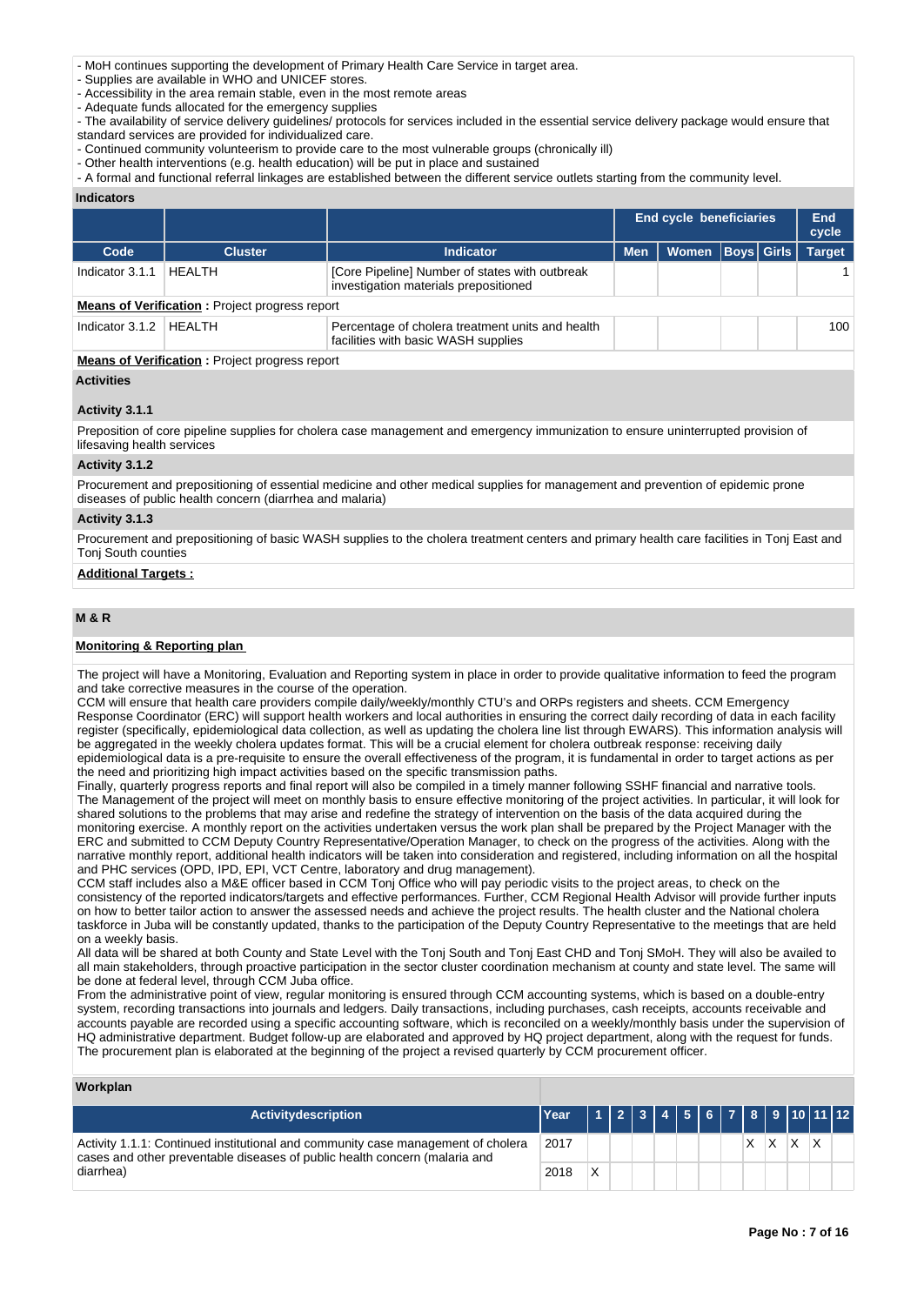| Activity 1.1.2: Establishment of 1 additional CTU in Marial Lou and 3 ORPs in the<br>active cattle and fishing camps already affected for early cholera case                                     |              |   |  | X        |            |              |                         |                         |
|--------------------------------------------------------------------------------------------------------------------------------------------------------------------------------------------------|--------------|---|--|----------|------------|--------------|-------------------------|-------------------------|
| management.                                                                                                                                                                                      | 2018         |   |  |          |            |              |                         |                         |
| Activity 1.1.3: Establishment of basic sanitary facilities (hand washing and waste<br>disposal points) in all 4CTUs, 5ORPs and HFs in key locations                                              | 2017         |   |  |          | X          |              |                         |                         |
|                                                                                                                                                                                                  | 2018         |   |  |          |            |              |                         |                         |
| Activity 1.1.4: Refresher training of CTU/ORP/HF staff on cholera case<br>management and infection prevention                                                                                    | 2017         |   |  |          |            |              | X                       |                         |
|                                                                                                                                                                                                  | 2018         |   |  |          |            |              |                         |                         |
| Activity 1.1.5: Integrated community health outreaches and mobile clinics to<br>informal settlements (cattle camps and fishing camps) to provide health education                                | 2017         |   |  | X.       | IX.        | $\mathsf{X}$ | $\mathsf{X} \mathsf{X}$ |                         |
| and other preventive services                                                                                                                                                                    | 2018         | X |  |          |            |              |                         |                         |
| Activity 1.1.6: Joint regular supportive supervision and on-job training at CTU/ORP<br>level                                                                                                     | 2017         |   |  | $\times$ | X.         | $\mathsf{X}$ | $\mathsf{X} \mathsf{X}$ |                         |
|                                                                                                                                                                                                  | 2018         | X |  |          |            |              |                         |                         |
| Activity 1.1.7: Mass community mobilization and sensitization on identification and<br>prompt referral cholera and other preventable diseases of public health concern<br>(malaria and diarrhea) | 2017<br>2018 |   |  |          | X          |              |                         | X                       |
|                                                                                                                                                                                                  |              |   |  |          |            |              |                         |                         |
| Activity 2.1.1: Establishment/Reactivation of the State and County Emergency<br>Response Team to ensure prompt response to communicable diseases outbreak                                        | 2017         |   |  | X        |            |              |                         |                         |
| in Tonj East and Tonj South                                                                                                                                                                      | 2018         |   |  |          |            |              |                         |                         |
| Activity 2.1.2: Continuous epidemiological analysis and surveillance of epidemic-<br>prone diseases within informal settlements and among the vulnerable communities                             | 2017         |   |  | X.       | X          | X            | X.                      | $\mathsf{X}$            |
|                                                                                                                                                                                                  | 2018         | X |  |          |            |              |                         |                         |
| Activity 2.1.3: Support to CHD/MOH in the organization of mass emergency<br>vaccination campaigns in disease outbreak and emergency situations within the                                        | 2017         |   |  | X.       | <b>X</b>   | <b>X</b>     | $\mathsf{X}$            | $\mathsf{I} \mathsf{X}$ |
| target area                                                                                                                                                                                      | 2018         | X |  |          |            |              |                         |                         |
| Activity 2.1.4: Establishment and support of the State Emergency Response<br>Coordination Mechanism, bringing together all the partner and counterpart within                                    | 2017         |   |  |          | X          |              |                         | X                       |
| the target areas                                                                                                                                                                                 | 2018         |   |  |          |            |              |                         |                         |
| Activity 2.1.5: Training of CHD members on diseases surveillance, outbreak<br>investigation, emergency preparedness and epidemic diseases control/eWARS                                          | 2017         |   |  |          | X          |              |                         |                         |
|                                                                                                                                                                                                  | 2018         |   |  |          |            |              |                         |                         |
| Activity 2.1.6: Quarterly review of outbreak emergency preparedness and<br>responses with health authorities (SMoH/CHDs) and community representatives                                           | 2017         |   |  |          | X          |              |                         | X                       |
| (VHCs) in the target areas                                                                                                                                                                       | 2018         |   |  |          |            |              |                         |                         |
| Activity 2.1.7: Maintenance of Vaccine Cold Chain for ordinary and emergency EPI<br>campaign including oral cholera vaccine mass campaigns in Greater Tonj.                                      | 2017         |   |  |          | $x \mid x$ | $\mathsf{X}$ | $\mathsf{X}$            |                         |
|                                                                                                                                                                                                  | 2018         | X |  |          |            |              |                         |                         |
| Activity 3.1.1: Preposition of core pipeline supplies for cholera case management<br>and emergency immunization to ensure uninterrupted provision of lifesaving health                           | 2017         |   |  |          | Х          |              |                         |                         |
| services                                                                                                                                                                                         | 2018         |   |  |          |            |              |                         |                         |
| Activity 3.1.2: Procurement and prepositioning of essential medicine and other<br>medical supplies for management and prevention of epidemic prone diseases of                                   | 2017         |   |  |          | X          |              |                         |                         |
| public health concern (diarrhea and malaria)                                                                                                                                                     | 2018         |   |  |          |            |              |                         |                         |
| Activity 3.1.3: Procurement and prepositioning of basic WASH supplies to the<br>cholera treatment centers and primary health care facilities in Tonj East and Tonj                               | 2017         |   |  |          | Х          |              |                         |                         |
| South counties                                                                                                                                                                                   | 2018         |   |  |          |            |              |                         |                         |
| <b>OTHER INFO</b>                                                                                                                                                                                |              |   |  |          |            |              |                         |                         |
| <b>Accountability to Affected Populations</b>                                                                                                                                                    |              |   |  |          |            |              |                         |                         |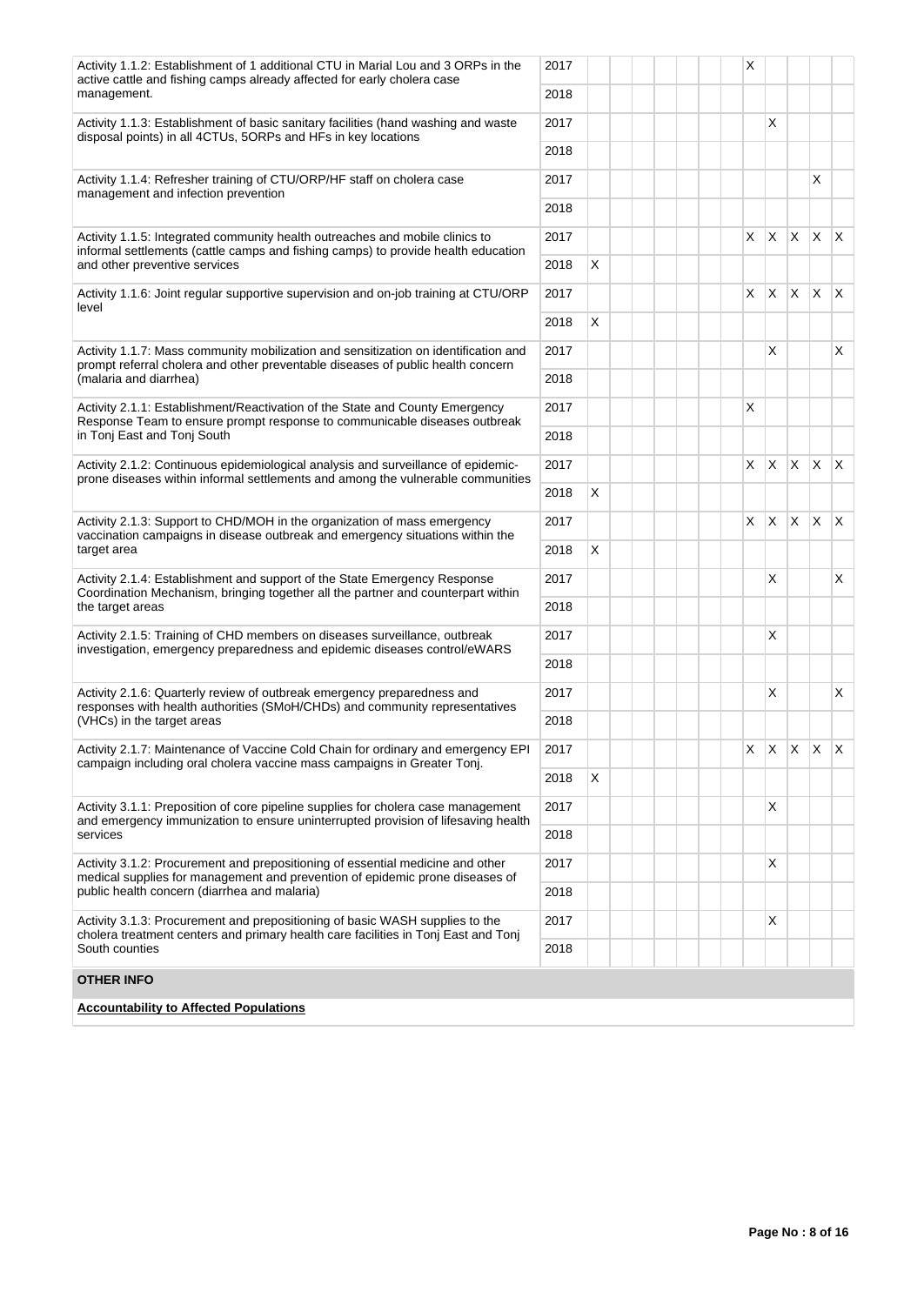The proposed action has been designed thanks to the effective and close collaboration established with the local authorities (both at County and State level) and communities to ensure it properly responds to the critical needs of Tonj South and Tonj East counties. CCM will work towards creating all necessary conditions for beneficiaries to raise their concerns and to monitor and evaluate the actions that will be implemented. This is in order to be accountable towards project beneficiaries, ensuring a transparent and fair management and improving the quality of services provided.

In this regard, local authorities have been involved since the initial stage of the cholera response in all staff recruitment, induction, and training and performance appraisal.

The ongoing coordination system in place aims at an harmonized approach amongst all heath, social mobilization and WASH partners involved in the field operations with the main purpose to avoid duplicated coordination layers unnecessarily, considering also the limited number of actors and their own limited resources. A better coordination structure will challenge partners on not only the quality of their implementation but also on accountability towards beneficiaries, their peers and donors, as it will improve working in partnerships, promoting coherence amongst actors and developing common tools and standards to raise the effectiveness of the overall response. Besides, as it regularly happens during all normal project activities, CCM will carry out exit interviews of service beneficiaries and conduct community discussions during health promotion activities and outreaches. Suggestions, requests and complaints will be analyzed with the health care providers and in the management meetings between CCM and the local health authorities and action points decided accordingly. Communities will be strongly and effectively involved throughout the project timeline, with the main goal to develop a good understanding of population's capacities, abilities, and willingness for behavior changes. Under the leadership of the BHCs, HHPs and community resource people (e.g., volunteers, community and religious leaders) will be involved in education and awareness activities and in collecting feedbacks to ensure community inputs are analyzed and taken into consideration in guiding decisions.

# **Implementation Plan**

To successfully implement the project, CCM has organized a qualified and balanced team, composed of highly skilled and experienced personnel with both health and managerial background, who shall be based in Tonj East although supervising the two counties and colocated/attached to the CHD in Tonj East. A dedicated project manager will coordinate project activities including health staff and community mobilisers to carry out the response interventions. Support from CCM Juba staff will also be offered, to guarantee quality control, supervision and additional support in some key areas of Health System Strengthening: the Deputy Country Representative/Operation Manager, the M&E officer, the Country Administrator and logistician will ensure correct project implementation and provide technical support in their respective areas of expertise. The Technical Assistance that CCM will provide the CHD with is envisaged to gradually scale down from an initial consistent and close mentoring/capacity building for each project activity, to a later increased CHD degree of autonomy and decision-making empowerment, reflecting its improved competences. The management team keeps the project logical framework and work plan as primary tools to define implementation plan and assess project performances, achieved versus expected results/targets and respect of the timeframe.

A cholera taskforce Committee is already in place to ensure supervision and technical assistance to the management team throughout the project implementation. CCM, all other partners and CHDs have weekly meetings, both internally and within the CTUs, to collect and share information, verify data, and define synergies to improve referral and report systems. This M&E system is currently informing the discussion, providing the base to define further interventions to address problems or to re orientate the ones on going. Project report data will be also used to brief the State authorities on County situation, supporting a wider decision-making process on the steps to be done to improve people health and wash status.

| Name of the organization                                                                                                                                                                                                                                                                                                                       | Areas/activities of collaboration and rationale                                                                                                                                                                                                                                                                                                                                      |  |  |  |  |  |
|------------------------------------------------------------------------------------------------------------------------------------------------------------------------------------------------------------------------------------------------------------------------------------------------------------------------------------------------|--------------------------------------------------------------------------------------------------------------------------------------------------------------------------------------------------------------------------------------------------------------------------------------------------------------------------------------------------------------------------------------|--|--|--|--|--|
| <b>UNICEF</b>                                                                                                                                                                                                                                                                                                                                  | WASH and Social Mobilization. UNICEF to lead the response and<br>guide the other Cluster partners willing to respond. Besides, UNICEF<br>is supporting partner THESO continue with community engagement<br>activities which include household visits with critical demonstrations.<br>community meetings, water-point and market awareness, school and<br>cattle camps intervention. |  |  |  |  |  |
| <b>THESO</b><br>Social Mobilization. Theso is focusing on health and Hygiene<br>promotion activities at community level with cholera messages in<br>order to sensitize on water treatment at household level, hand<br>washing practices, safe water chain, proper disposal of human<br>excreta and proper health seeking behavior for cholera. |                                                                                                                                                                                                                                                                                                                                                                                      |  |  |  |  |  |
| <b>WHO</b>                                                                                                                                                                                                                                                                                                                                     | Case Management. WHO is supporting in cholera investigation and<br>case management along with cholera kits to enhance cholera<br>investigation, case management and response activities                                                                                                                                                                                              |  |  |  |  |  |
| <b>OXFAM</b>                                                                                                                                                                                                                                                                                                                                   | WASH. OXFAM is conducting survey to support the response and<br>plan for enhancement of wash activities in the coming months                                                                                                                                                                                                                                                         |  |  |  |  |  |
| <b>Environment Marker Of The Project</b>                                                                                                                                                                                                                                                                                                       |                                                                                                                                                                                                                                                                                                                                                                                      |  |  |  |  |  |
| A: Neutral Impact on environment with No mitigation                                                                                                                                                                                                                                                                                            |                                                                                                                                                                                                                                                                                                                                                                                      |  |  |  |  |  |
| <b>Gender Marker Of The Project</b>                                                                                                                                                                                                                                                                                                            |                                                                                                                                                                                                                                                                                                                                                                                      |  |  |  |  |  |
| 2a-The project is designed to contribute significantly to gender equality                                                                                                                                                                                                                                                                      |                                                                                                                                                                                                                                                                                                                                                                                      |  |  |  |  |  |
| <b>Justify Chosen Gender Marker Code</b>                                                                                                                                                                                                                                                                                                       |                                                                                                                                                                                                                                                                                                                                                                                      |  |  |  |  |  |

### **Coordination with other Organizations in project area**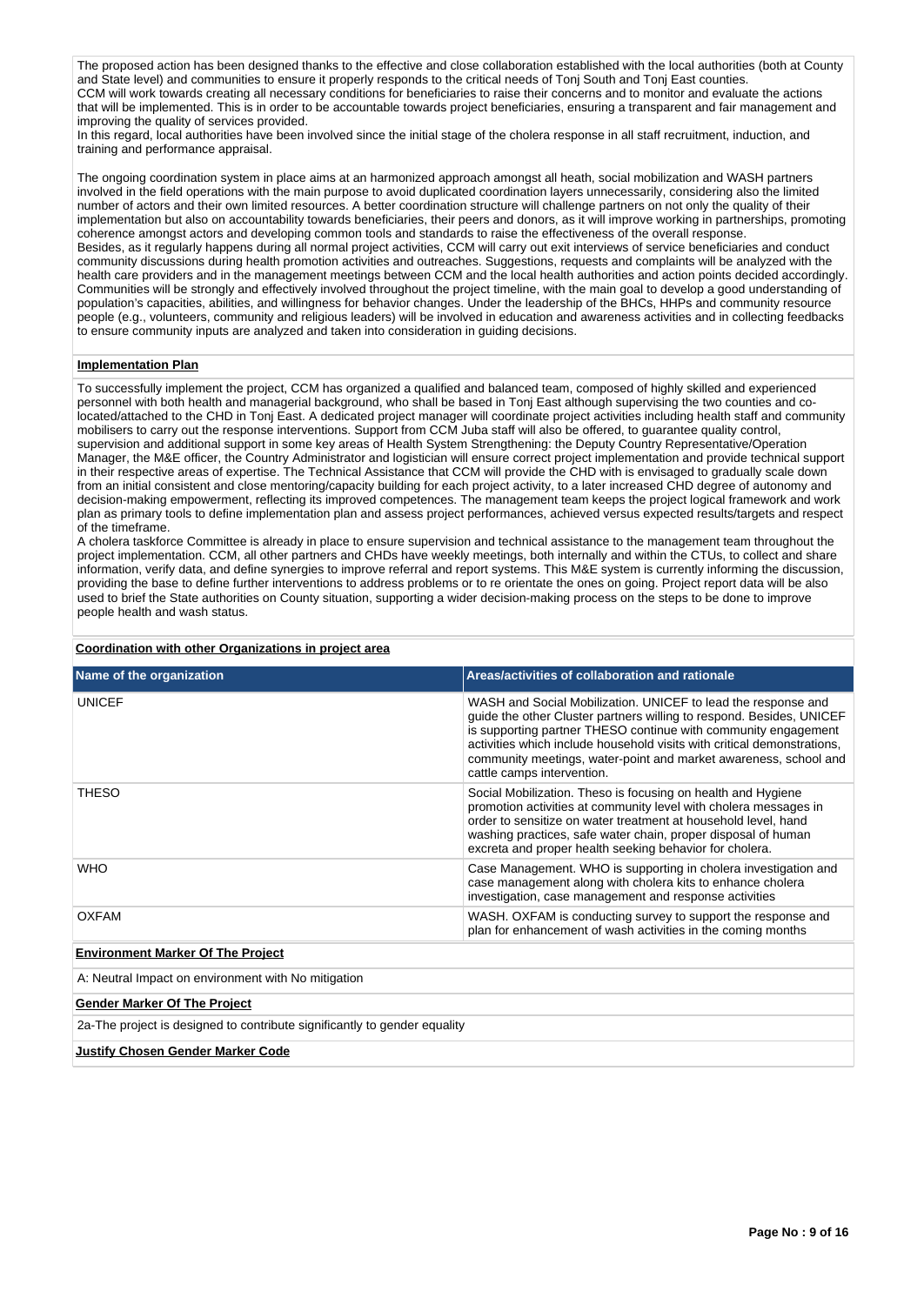Women and girls are disproportionately affected by a cholera epidemic. This is due mostly to the fact that gender roles influence where and how people spend their time, which can result in different patterns of exposure to cholera, disease incidence and outcome, and responsibilities within families/communities to prevent and respond to cholera. So far, evidence points to an increasing disease burden among girls and women, likely due to their increased occupational exposure. Women and girls are responsible for a disproportionate amount of the domestic work to prevent and respond to cholera (through their domestic roles taking care of sick family members, cleaning latrines, fetching and handling untreated water, and preparing contaminated raw food). Besides, women and girls shoulder a disproportionate division of the behaviours that cholera health education campaigns target. For example, a key cholera prevention message is to treat or boil water to kill vibrio cholera bacteria, but the reality is that most of the responsibility for water purification falls on women and girls and that water purification requires extra effort as well as time and other resources that women and girls may not have available to them.

The virulence and lethality of cholera mean that response efforts are principally focused on saving lives through broad-¬based medical, WASH (water, sanitation, and hygiene) and community mobilization interventions. Understanding and addressing the different ways that cholera affects the lives of girls, boys, women, and men can only enhance these efforts. That is why the current M&E data tools used by CCM disaggregate data by gender and age, allowing an effective data analysis for decision-making, essential for both this and any future similar action. CCM aims at integrating a gendered response into the project implementation, since this is not only an issue of gender equality but also critical to ensuring effective and sustainable interventions.

Therefore, CCM is engaged in addressing both gender inequalities and opportunities in the response to TE cholera epidemic. The principal goal is to increase understanding of how cholera affects girls, boys, men, and women differently and to integrate a gendered response into cholera prevention and control programming. CCM is therefore emphasizing four key strategies:

1) Collection and analysis of sex and age disaggregated data on cholera cases;

- 2) Engaging communities in dialogue about gender roles in cholera prevention and response;
- 3) Promoting women and girls' participation in the design of prevention and control interventions;
- 4) Ensuring that girls, boys, men, and women have equal access to information and treatment.

### **Protection Mainstreaming**

CCM adopts the Common Humanitarian Standards and its action is guided by the core principles of humanitarian action, in particular in the current situation in South Sudan:

- Humanity: the project aims at alleviating suffering and protecting life and health and ensures respect for human beings;

- Impartiality: the project activities and decisions promoted by CCM staff are based on the need alone, giving priority to the most urgent cases of distress and making no adverse distinction, on the basis of nationality, race, gender, religious belief, class or political opinion;

- Independence: CCM acts autonomously from the political, economic, military or other objectives that might influence economic or social dynamics in the area and will transparently report decisions taken. However, constant collaboration and shared responsibility of CCM with the MOH and CHDs will characterize the action and therefore require the full collaboration of local counterparts;

- Neutrality: CCM will continue support service provision and promote the universal access to health care, during potential hostilities and will not engage in controversies of a political, racial, religious or ideological nature.

Due to the nature of violence, that has affected the country; the project carefully considers the ethical issue and cultural point of view that may arise during the implementation. These include the need to protect the confidentiality of data relating to all parties especially people at risk as well as, for example, the way data are collected, how they are stored, who has access to them and how they are used. High attention will be addressed to the nature of questions asked to beneficiaries. The right to privacy of all parties will be promoted at any time as well as the risk of those working on the project.

Finally, CCM adopts a conflict sensitive approach, through the promotion of a fair and ethical behavior of all projects staff. CCM teams are relatively balanced between men and female staffs and community volunteers; and they are all required to behave in a peace-promoting manner. They do not hire armed guards and they cooperate and are available to discuss with other organizations and people of different origins or views. In case of security matters, if an evacuation is decided for international staff, security measures are taken also for local staff. Personal use of project assets and goods is prohibited or strictly regulated. Offensive, aggressive, non-respectful behaviors are condemned and sanctioned if needed

### **Country Specific Information**

## **Safety and Security**

In the past years, after the raising up of the conflict in the country, the security conditions have been going worst and worst even in the States not directly affected by the conflicts. Besides, the depreciation of the SS pounds in the last year has exacerbated the already poor condition of the population and increased the local criminality everywhere in the country. So far, the two counties of intervention are relatively homogeneous and not directly interested by the conflict erupted last year, but they are historically characterized by clashes between cattle keepers, leading to limitation of movements and some security problems.

The program is based on the assumptions that the level of security remains stable during the project implementation.

Looking to the current situation, CCM is improving its security policies and defining all necessary practices to mitigate the risk, while ensuring equal services for all the communities. Bi-monthly meetings with the Commissioner Office in both counties are organized by the CHD/CCM staff to get information about the security in the county and to consider them in the activities planning. Before each movement, the staff keep in touch with the community to be visited to get further information about the condition in the area. In case of tension in some areas, CCM/CHDs monitor the population movement to make sure that the most vulnerable groups that could affect by the conflicts are to be reached. Emergency kit are available in CCM cars and good communication tools are ensured for each base. Good visibility at field level will be enhanced to ensure clear understanding of CCM mission and interventions. At Central level, CCM strictly monitor the security situation through information received by UN Agencies and NGO forum and the Italian embassy.

#### **Access**

CCM is already present in the target counties since 2004 with operational basis in 3 different project locations (Tonj, Marial Lou and Kacuat) where three CCM compounds are able to accommodate the project staff. In addition, 2 dedicated vehicles are secured to the operation. Accessibility from main roads to most project areas may become a challenge in the coming months due to the rainy season. In order to avoid lack of needed supplies and drugs, charter flights are been considered to ensure a proper and timely availability of supplies on the ground.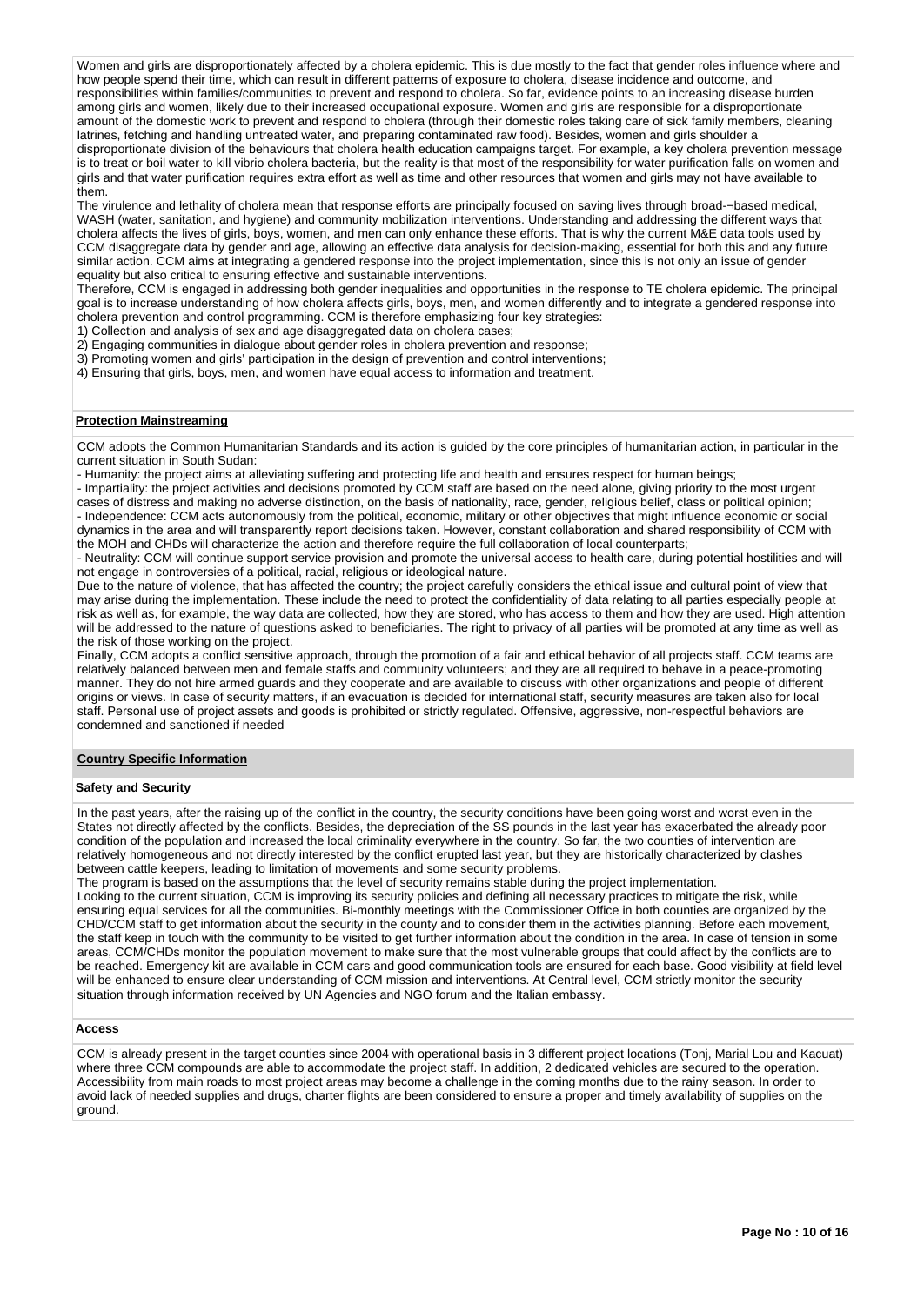# **BUDGET**

| Code | <b>Budget Line Description</b>                                                                                                                      |   | D/S Quantity | <b>Unit</b><br>cost            | <b>Duration</b><br><b>Recurran</b> | $\frac{9}{6}$<br>charged | <b>Total Cost</b> |
|------|-----------------------------------------------------------------------------------------------------------------------------------------------------|---|--------------|--------------------------------|------------------------------------|--------------------------|-------------------|
|      |                                                                                                                                                     |   |              |                                | ce                                 | to CHF                   |                   |
|      | 1. Staff and Other Personnel Costs                                                                                                                  |   |              |                                |                                    |                          |                   |
| 1.1  | Project Officer                                                                                                                                     | D |              | $1 \mid 2,500$<br>.00          | 5                                  | 100.00                   | 12,500.00         |
|      | 1 Project officer overseeing overall project implementation in Tonj East and Tonj South: (100% charged on CHF)                                      |   |              |                                |                                    |                          |                   |
| 1.2  | <b>Emergency Response Coordinator</b>                                                                                                               | D |              | $1 \mid 1,115$<br>.00.         | 5                                  | 100.00                   | 5,575.00          |
|      | 1 Emergency reponse coordinator supporting cholera response activities in Tonj East: (100% charged on CHF)                                          |   |              |                                |                                    |                          |                   |
| 1.3  | <b>Clinical Officers</b>                                                                                                                            | D |              | 4   850.0<br>0                 | 5                                  | 100.00                   | 17,000.00         |
|      | 4 Relocatable clinical officers supporting 4 CTUs in Tonj East: (100% charged on CHF). 1 CO in Marial Lou is calculated on a five<br>months basis   |   |              |                                |                                    |                          |                   |
| 1.4  | Clinical Officer in Marial Lou                                                                                                                      | D |              | 1 850.0<br>$\Omega$            | 6                                  | 100.00                   | 5,100.00          |
|      | Clinical officers supporting 1 CTU in Marial Lou in Tonj East: (100% charged on CHF). Cost is calculated on a six months basis                      |   |              |                                |                                    |                          |                   |
| 1.5  | <b>Registered Nurses</b>                                                                                                                            | D |              | 2 750.0<br>0                   | 3                                  | 100.00                   | 4,500.00          |
|      | 2 Relocatable registered nurses supporting 4 CTUs in Tonj East: (100% charged on CHF)                                                               |   |              |                                |                                    |                          |                   |
| 1.6  | <b>Certified Nurses</b>                                                                                                                             | D |              | $2 \mid 360.0$<br>0            | 5                                  | 100.00                   | 3,600.00          |
|      | 2 Local certified nurses supporting 4 CTUs in Tonj East: (100% charged on CHF).                                                                     |   |              |                                |                                    |                          |                   |
| 1.7  | <b>Certified Nurses</b>                                                                                                                             | D |              | $2 \mid 360.0$<br><sup>0</sup> | 6                                  | 100.00                   | 4,320.00          |
|      | 2 Local certified nurses supporting 1 CTU in Marial Lou, in Tonj East: (100% charged on CHF). Cost is calculated on a six<br>months basis           |   |              |                                |                                    |                          |                   |
| 1.8  | <b>Nurse Aids/Assistants</b>                                                                                                                        | D |              | 10 140.0<br>0                  | 5                                  | 100.00                   | 7,000.00          |
|      | 10 Local nurse aids officers supporting 4 CTUs and ORPs<br>in Tonj East: (100% charged on CHF).                                                     |   |              |                                |                                    |                          |                   |
| 1.9  | <b>Nurse Aids/Assistants</b>                                                                                                                        | D |              | 4 140.0<br>0                   | 6                                  | 100.00                   | 3,360.00          |
|      | 4 Local nurse aids officers supporting 1 CTU in Marial Lou and ORPs<br>, in Tonj East: (100% charged on CHF). Cost is calculated on 6 months basis. |   |              |                                |                                    |                          |                   |
| 1.10 | 4 Cleaners                                                                                                                                          | D |              | 4 110.0<br>0                   | 5                                  | 100.00                   | 2,200.00          |
|      | 4 Cleaners supporting 4 CTUs in Tonj East: (100% charged on CHF).                                                                                   |   |              |                                |                                    |                          |                   |
| 1.11 | Cleaner                                                                                                                                             | D |              | 1 110.0<br>0                   | 6                                  | 100.00                   | 660.00            |
|      | Cleaner supporting 1 CTU in Marial Lou in Tonj East: (100% charged on CHF). Cost is calculated on a 6 months basis                                  |   |              |                                |                                    |                          |                   |
| 1.12 | 4 Watchmen/ Sprayer                                                                                                                                 | D |              | 4 110.0<br>0                   | 5                                  | 100.00                   | 2,200.00          |
|      | 4 Watchman/ sprayer supporting 4 CTUs in Tonj East: (100% charged on CHF).                                                                          |   |              |                                |                                    |                          |                   |
| 1.13 | Watchman/ Sprayer                                                                                                                                   | D |              | 1   110.0<br><sup>0</sup>      | 6                                  | 100.00                   | 660.00            |
|      | 1 Watchman/ sprayer supporting 1 CTU in Marial Lou, in Tonj East: (100% charged on CHF). Cost is calculatd on a 6 months<br>basis                   |   |              |                                |                                    |                          |                   |
| 1.14 | <b>Country Representative</b>                                                                                                                       | S |              | 1   4,000<br>.00               | 6                                  | 5.00                     | 1,200.00          |
|      | Support staff contributing to the project implementation (5% charged on CHF)                                                                        |   |              |                                |                                    |                          |                   |
| 1.15 | Deputy Country Administrator                                                                                                                        | S |              | $1 \quad 2,800$<br>.00         | 6                                  | 45.00                    | 7,560.00          |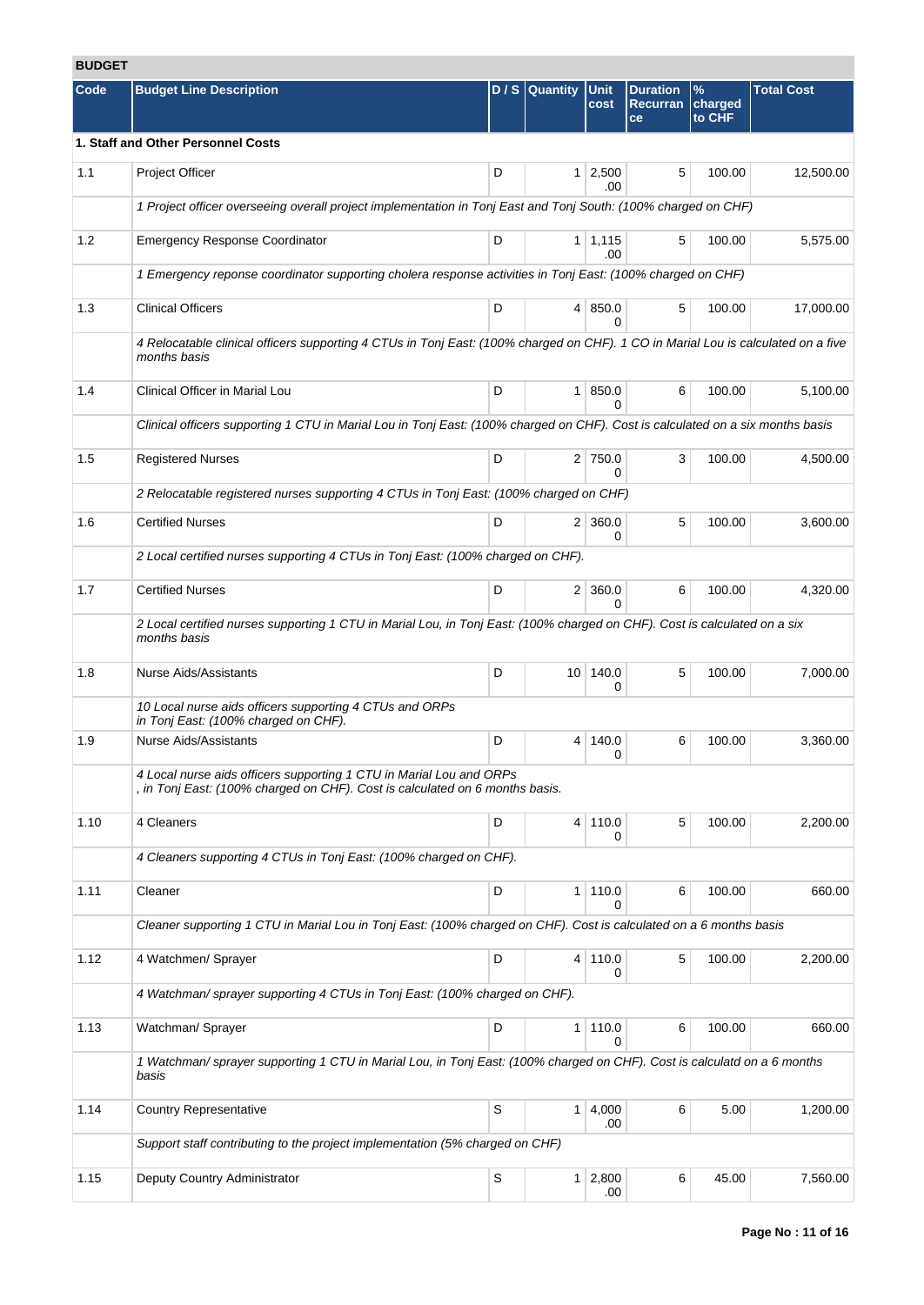|              | Support staff contributing to the project implementation (30% charged on CHF)                                                                                                                   |   |                 |                       |                   |        |           |
|--------------|-------------------------------------------------------------------------------------------------------------------------------------------------------------------------------------------------|---|-----------------|-----------------------|-------------------|--------|-----------|
| 1.16         | Juba Office Support Staff                                                                                                                                                                       | S | $\mathbf{1}$    | 8,000<br>.00          | 6                 | 10.00  | 4,800.00  |
|              | Support staff contributing to the project implementation (10% charged on CHF, accountant, ass. log., cleaners, watchmen,<br>drivers, compound manager)                                          |   |                 |                       |                   |        |           |
|              | <b>Section Total</b>                                                                                                                                                                            |   |                 |                       |                   |        | 82,235.00 |
|              | 2. Supplies, Commodities, Materials                                                                                                                                                             |   |                 |                       |                   |        |           |
| 2.1          | Essential emergency Drugs, ACT's and Disposable items                                                                                                                                           | D | 1               | 37,10<br>0.00         | 2                 | 27.00  | 20,034.00 |
|              | Procurement of emergency and life saving supplies, (70% of the cost charged on CHF)                                                                                                             |   |                 |                       |                   |        |           |
| 2.2          | Lab                                                                                                                                                                                             | D | 1               | 16,66<br>8.00         | $\mathbf{1}$      | 60.00  | 10,000.80 |
|              | "Lab equipment, tests kits and reagents at 16,682 \$ once for the project time frame. 70% chaged on CHF)"                                                                                       |   |                 |                       |                   |        |           |
| 2.3          | Basic cleaning and sanitary materials for the CTUs and HF                                                                                                                                       | D | $\mathbf{1}$    | 3,500<br>.00          | $\mathbf{1}$      | 100.00 | 3.500.00  |
|              | Purchase of basic cleaning and WASH materials (soaps, water containers, etc) for the CTUs, ORPs and health facilities-100%<br>charged on CHF                                                    |   |                 |                       |                   |        |           |
| 2.4          | Transport of drugs/materials/supplies                                                                                                                                                           | D | $\mathbf{1}$    | 20,00<br>0.00         | 1                 | 100.00 | 20,000.00 |
|              | "Transport (charter flights) of cholera kits from WHO, essential drugs, materials and other supplies for Tonj East and Tonj South<br>health facilities. (100% charged to CHF). "                |   |                 |                       |                   |        |           |
| 2.5          | Outreaches in remote areas and emergency rensponse to<br>outbreak                                                                                                                               | D | 1               | 40.00                 | $12 \overline{ }$ | 100.00 | 480.00    |
|              | Refreshment and small items for staff during outreaches (twice a month) at 40\$. LOCATION: ALL (100% covered by CHF)                                                                            |   |                 |                       |                   |        |           |
| 2.6          | Refresher training of CTU, ORP and HF staff on cholera case<br>management and infection prevention                                                                                              | D | 58              | 8.00                  | $\overline{2}$    | 100.00 | 928.00    |
|              | "2 days training for 58 health staff (tranport costs, printing materials, food, small equipmen) at 8\$ a day. LOCATION: ALL (100%<br>charged to CHF). "                                         |   |                 |                       |                   |        |           |
| 2.7          | Public sensitization events (cholera prevention and outbreaks<br>response)                                                                                                                      | D |                 | $2 \mid 1,300$<br>.00 | 1                 | 100.00 | 2,600.00  |
|              | "Refreshment, small equipment during activities (eg soap for handwashing), IEC material during awareness raising<br>campaign (poster, t-shirts, etc). LOCATION: TE, TS (100% charged to CHF). " |   |                 |                       |                   |        |           |
| 2.8          | Maintenance of existing cold chain facilities                                                                                                                                                   | D | 1               | 300.0<br><sup>0</sup> | 6                 | 100.00 | 1,800.00  |
|              | Repair and maintenance of cold chain facilities in TS/TE to support of emergency and regular immunization services (100%<br>charged on CHF)                                                     |   |                 |                       |                   |        |           |
| 2.9          | Support to diseases outbreak investigation                                                                                                                                                      | D | 1               | 1,400<br>.00          | $\mathbf{1}$      | 100.00 | 1.400.00  |
|              | To support investigation of an outbreak, sample collection and transport to the central laboratory for further alaysis (100%<br>charged on CHF)                                                 |   |                 |                       |                   |        |           |
| 2.10         | Support to emergency county/state coordination meetings                                                                                                                                         | D | 1               | 120.0                 | 6                 | 100.00 | 720.00    |
|              | Supperting quarterly/monthly coordination meetind at the county and stated level on emergency preparened and response -<br>100% chared to CHF                                                   |   |                 |                       |                   |        |           |
| 2.11         | Training of CHD member on response to disease outbreak                                                                                                                                          | D | 15 <sup>1</sup> | 15.00                 | 2                 | 100.00 | 450.00    |
|              | Training of CHD members on diseases surveillance, outbreak investigation, emergency preparedness and epidemic diseases<br>control/eWARS                                                         |   |                 |                       |                   |        |           |
|              | <b>Section Total</b>                                                                                                                                                                            |   |                 |                       |                   |        | 61,912.80 |
| 3. Equipment |                                                                                                                                                                                                 |   |                 |                       |                   |        |           |
| 3.1          | Basic CTU/HF equipment for emergency care                                                                                                                                                       | D | 1               | 15,00<br>0.00         | 1                 | 100.00 | 15,000.00 |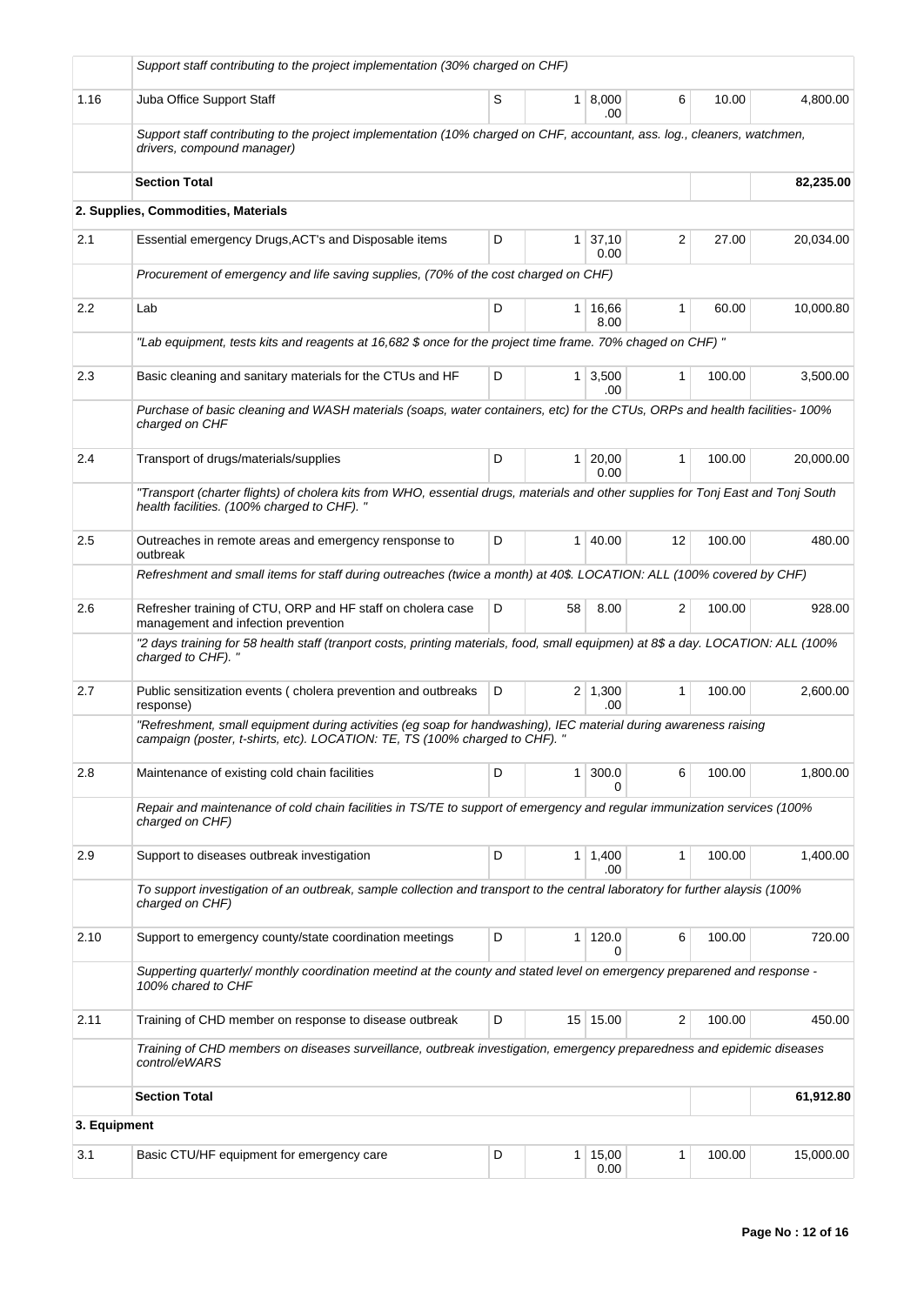|           | Purchase of basic medical equipments (tents, cholera beds, drip stands trolleys, qully pots, weighing sclas, BP machines) for the<br>CTU and key health faciities                                |           |                 |                        |     |        |           |
|-----------|--------------------------------------------------------------------------------------------------------------------------------------------------------------------------------------------------|-----------|-----------------|------------------------|-----|--------|-----------|
|           | <b>Section Total</b>                                                                                                                                                                             |           |                 |                        |     |        | 15,000.00 |
|           | 4. Contractual Services                                                                                                                                                                          |           |                 |                        |     |        |           |
| <b>NA</b> | NA                                                                                                                                                                                               | <b>NA</b> | 0               | 0.00                   | 0   | 0      | 0.00      |
|           | <b>NA</b>                                                                                                                                                                                        |           |                 |                        |     |        |           |
|           | <b>Section Total</b>                                                                                                                                                                             |           |                 |                        |     |        | 0.00      |
| 5. Travel |                                                                                                                                                                                                  |           |                 |                        |     |        |           |
| 5.1       | Project car hire                                                                                                                                                                                 | D         | 1 <sup>1</sup>  | 185.0<br>0             | 150 | 100.00 | 27,750.00 |
|           | Hiring one offroad car to support cholera response activities in Tonj East (100% charged on CHF)                                                                                                 |           |                 |                        |     |        |           |
| 5.2       | UNHAS flight for CCM staff                                                                                                                                                                       | D         | 19 <sup>1</sup> | 550.0<br>0             | 6   | 10.00  | 6,270.00  |
|           | "WPF/UNAHS flight at 550\$ (A/R) each travel. LOCATION: ALL (40% charged to CHF) "                                                                                                               |           |                 |                        |     |        |           |
| 5.3       | Road transport Direct staff (including food and accommodation<br>allowance)                                                                                                                      | D         | 15 <sup>1</sup> | 100.0<br>$\Omega$      | 6   | 20.00  | 1,800.00  |
|           | "Accommodation, meals, taxi in Juba and field location for movements of project staff (5 persons, 2 times a month each county)<br>at 100\$ per travel. LOCATION: JUBA & ALL (20% charged to CHF) |           |                 |                        |     |        |           |
|           | <b>Section Total</b>                                                                                                                                                                             |           |                 |                        |     |        | 35,820.00 |
|           | 6. Transfers and Grants to Counterparts                                                                                                                                                          |           |                 |                        |     |        |           |
| <b>NA</b> | NA                                                                                                                                                                                               | <b>NA</b> | 0               | 0.00                   | 0   | 0      | 0.00      |
|           | ΝA                                                                                                                                                                                               |           |                 |                        |     |        |           |
|           | <b>Section Total</b>                                                                                                                                                                             |           |                 |                        |     |        | 0.00      |
|           | 7. General Operating and Other Direct Costs                                                                                                                                                      |           |                 |                        |     |        |           |
| 7.1       | Airtime/internet                                                                                                                                                                                 | D         | 1               | 12,50<br>0.00          | 2   | 20.00  | 5,000.00  |
|           |                                                                                                                                                                                                  |           |                 |                        |     |        |           |
| $7.2\,$   | Field offices running costs and maintenance                                                                                                                                                      | D         |                 | 1 6,000<br>.00         | 6   | 20.00  | 7,200.00  |
|           | "Cost for field office (included food and NFI) at 5.000\$ per month. LOCATION: ALL (5% charged to CHF) "                                                                                         |           |                 |                        |     |        |           |
| 7.3       | Country Office rent, maintenance and running costs (Juba)                                                                                                                                        | S         |                 | $1 \mid 15,00$<br>0.00 | 6   | 18.00  | 16,200.00 |
|           | "Cost for field office in Juba (included food and NFI) at 15.000\$ per month. LOCATION: Juba (15% charged to CHF) "                                                                              |           |                 |                        |     |        |           |
| 7.4       | Visibility/bank charges                                                                                                                                                                          | S         |                 | 1 3,000<br>.00         | 6   | 10.00  | 1,800.00  |
|           | "Bank charges at 3000\$ per month. LOCATION: ALL (10% charged to CHF) "                                                                                                                          |           |                 |                        |     |        |           |
| 7.5       | Fuel for project vehicles and motorbikes                                                                                                                                                         | D         |                 | $2 \mid 2,500$<br>.00  | 6   | 15.00  | 4,500.00  |
|           | "Field car and motorbikes fuel and insurance at 2.500 \$ per month. LOCATION: ALL (30% charged to CHF)"                                                                                          |           |                 |                        |     |        |           |
| 7.6       | Maintenance for project vehicles and motorbikes                                                                                                                                                  | D         |                 | 2 600.0<br>0           | 6   | 50.00  | 3,600.00  |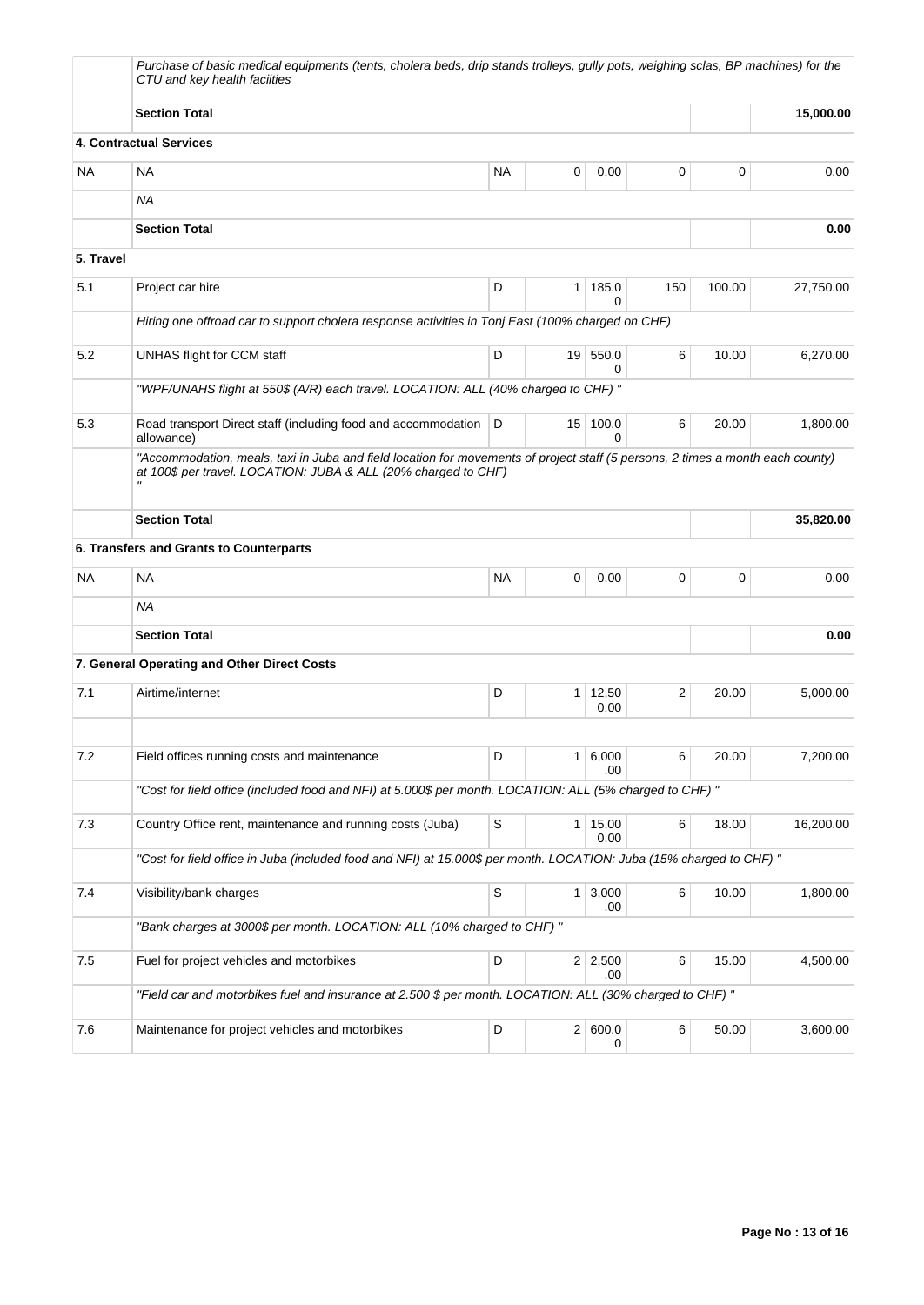|                         | "Field car and motorbikes maintenance at 500\$ per month. LOCATION: ALL (50% charged to CHF) " |            |           |  |            |  |  |
|-------------------------|------------------------------------------------------------------------------------------------|------------|-----------|--|------------|--|--|
|                         | <b>Section Total</b>                                                                           |            | 38,300.00 |  |            |  |  |
| <b>SubTotal</b>         |                                                                                                | 233,267.80 |           |  |            |  |  |
| <b>Direct</b>           |                                                                                                |            |           |  | 201,707.80 |  |  |
| Support                 |                                                                                                | 31,560.00  |           |  |            |  |  |
| <b>PSC Cost</b>         |                                                                                                |            |           |  |            |  |  |
| <b>PSC Cost Percent</b> |                                                                                                |            |           |  | 7.00       |  |  |
| <b>PSC Amount</b>       |                                                                                                |            |           |  | 16,328.75  |  |  |
| <b>Total Cost</b>       |                                                                                                |            |           |  | 249,596.55 |  |  |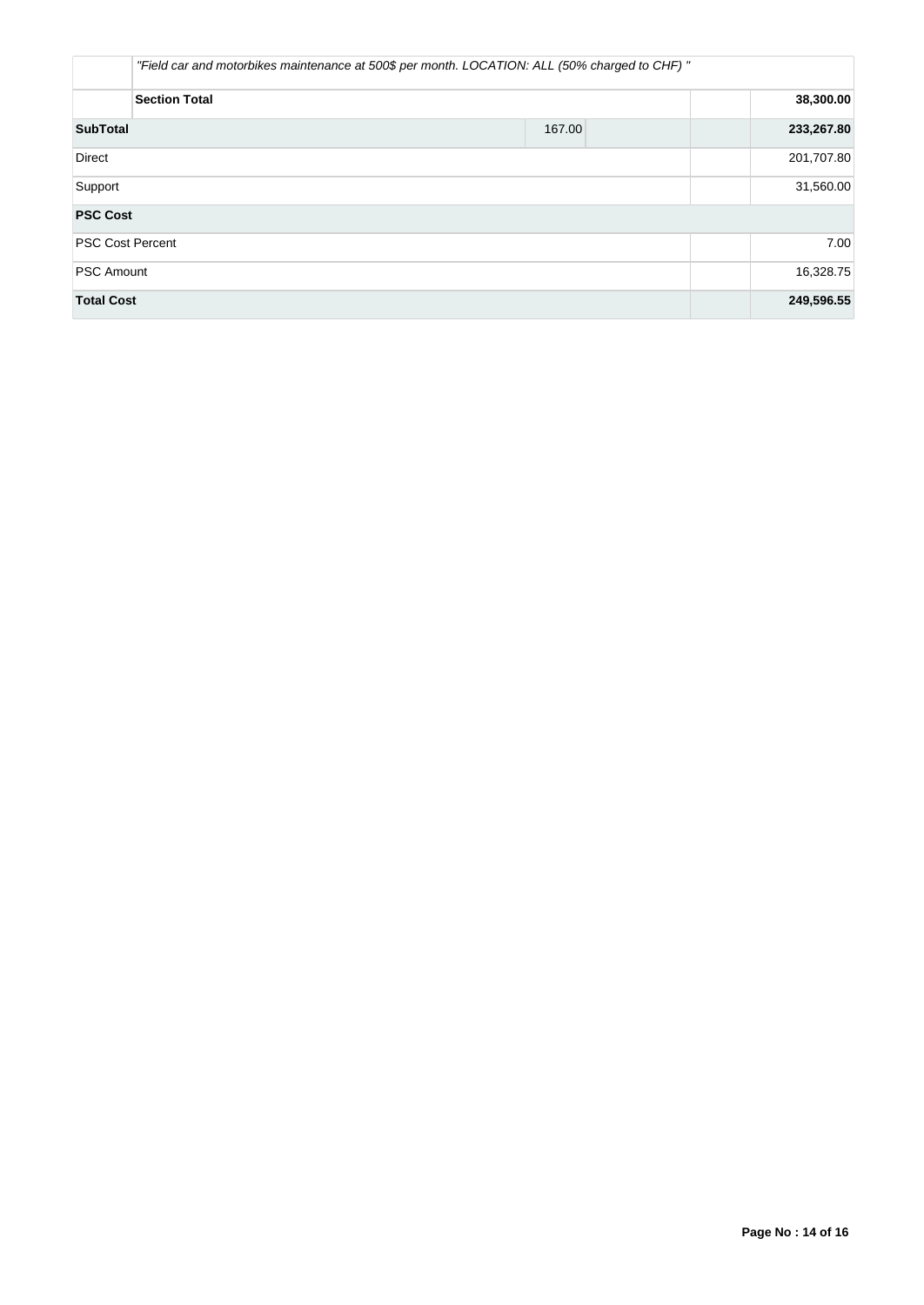# **Project Locations**

| <b>Location</b>     | <b>Estimated</b><br>percentage<br>of budget<br>for each<br><b>location</b> | <b>Estimated number of beneficiaries</b><br>for each location |                              |  |  | <b>Activity Name</b>                                                                                                                                                                                                                                                                                                                                                                                                                                                                                                                                                                                                                                                                                                                                                                                                                                                                                                                                                                                                                                                                                                                                                                                                                                                                                                                                                                                                                                                                                                                                                                                                                                                                                                                                                                                                                                                                                                                                                                                                                                                                                                                                                                                                                                                                                                                                                                                                                                                                                                                                                                                                                                                                                                                                                                                                                                                                           |
|---------------------|----------------------------------------------------------------------------|---------------------------------------------------------------|------------------------------|--|--|------------------------------------------------------------------------------------------------------------------------------------------------------------------------------------------------------------------------------------------------------------------------------------------------------------------------------------------------------------------------------------------------------------------------------------------------------------------------------------------------------------------------------------------------------------------------------------------------------------------------------------------------------------------------------------------------------------------------------------------------------------------------------------------------------------------------------------------------------------------------------------------------------------------------------------------------------------------------------------------------------------------------------------------------------------------------------------------------------------------------------------------------------------------------------------------------------------------------------------------------------------------------------------------------------------------------------------------------------------------------------------------------------------------------------------------------------------------------------------------------------------------------------------------------------------------------------------------------------------------------------------------------------------------------------------------------------------------------------------------------------------------------------------------------------------------------------------------------------------------------------------------------------------------------------------------------------------------------------------------------------------------------------------------------------------------------------------------------------------------------------------------------------------------------------------------------------------------------------------------------------------------------------------------------------------------------------------------------------------------------------------------------------------------------------------------------------------------------------------------------------------------------------------------------------------------------------------------------------------------------------------------------------------------------------------------------------------------------------------------------------------------------------------------------------------------------------------------------------------------------------------------------|
|                     |                                                                            | <b>Men</b>                                                    | Women   Boys   Girls   Total |  |  |                                                                                                                                                                                                                                                                                                                                                                                                                                                                                                                                                                                                                                                                                                                                                                                                                                                                                                                                                                                                                                                                                                                                                                                                                                                                                                                                                                                                                                                                                                                                                                                                                                                                                                                                                                                                                                                                                                                                                                                                                                                                                                                                                                                                                                                                                                                                                                                                                                                                                                                                                                                                                                                                                                                                                                                                                                                                                                |
| Warrap -> Tonj East |                                                                            | 67 9,302                                                      | 12,817 4,665 4,665           |  |  | 31,44 Activity 1.1.1 : Continued institutional and<br>9 community case management of cholera cases<br>and other preventable diseases of public health<br>concern (malaria and diarrhea)<br>Activity 1.1.2: Establishment of 1 additional CTU<br>in Marial Lou and 3 ORPs in the active cattle and<br>fishing camps already affected for early cholera<br>case management.<br>Activity 1.1.3: Establishment of basic sanitary<br>facilities (hand washing and waste disposal<br>points) in all 4CTUs, 5ORPs and HFs in key<br>locations<br>Activity 1.1.4 : Refresher training of<br>CTU/ORP/HF staff on cholera case management<br>and infection prevention<br>Activity 1.1.5 : Integrated community health<br>outreaches and mobile clinics to informal<br>settlements (cattle camps and fishing camps) to<br>provide health education and other preventive<br>services<br>Activity 1.1.6 : Joint regular supportive<br>supervision and on-job training at CTU/ORP level<br>Activity 1.1.7 : Mass community mobilization and<br>sensitization on identification and prompt referral<br>cholera and other preventable diseases of public<br>health concern (malaria and diarrhea)<br>Activity 2.1.1: Establishment/Reactivation of the<br>State and County Emergency Response Team to<br>ensure prompt response to communicable<br>diseases outbreak in Tonj East and Tonj South<br>Activity 2.1.2 : Continuous epidemiological<br>analysis and surveillance of epidemic-prone<br>diseases within informal settlements and among<br>the vulnerable communities<br>Activity 2.1.3 : Support to CHD/MOH in the<br>organization of mass emergency vaccination<br>campaigns in disease outbreak and emergency<br>situations within the target area<br>Activity 2.1.4 : Establishment and support of the<br>State Emergency Response Coordination<br>Mechanism, bringing together all the partner and<br>counterpart within the target areas<br>Activity 2.1.5 : Training of CHD members on<br>diseases surveillance, outbreak investigation,<br>emergency preparedness and epidemic diseases<br>control/eWARS<br>Activity 2.1.6 : Quarterly review of outbreak<br>emergency preparedness and responses with<br>health authorities (SMoH/CHDs) and community<br>representatives (VHCs) in the target areas<br>Activity 2.1.7 : Maintenance of Vaccine Cold<br>Chain for ordinary and emergency EPI campaign<br>including oral cholera vaccine mass campaigns<br>in Greater Tonj.<br>Activity 3.1.1 : Preposition of core pipeline<br>supplies for cholera case management and<br>emergency immunization to ensure uninterrupted<br>provision of lifesaving health services<br>Activity 3.1.2 : Procurement and prepositioning of<br>essential medicine and other medical supplies for<br>management and prevention of epidemic prone<br>diseases of public health concern (diarrhea and<br>malaria) |